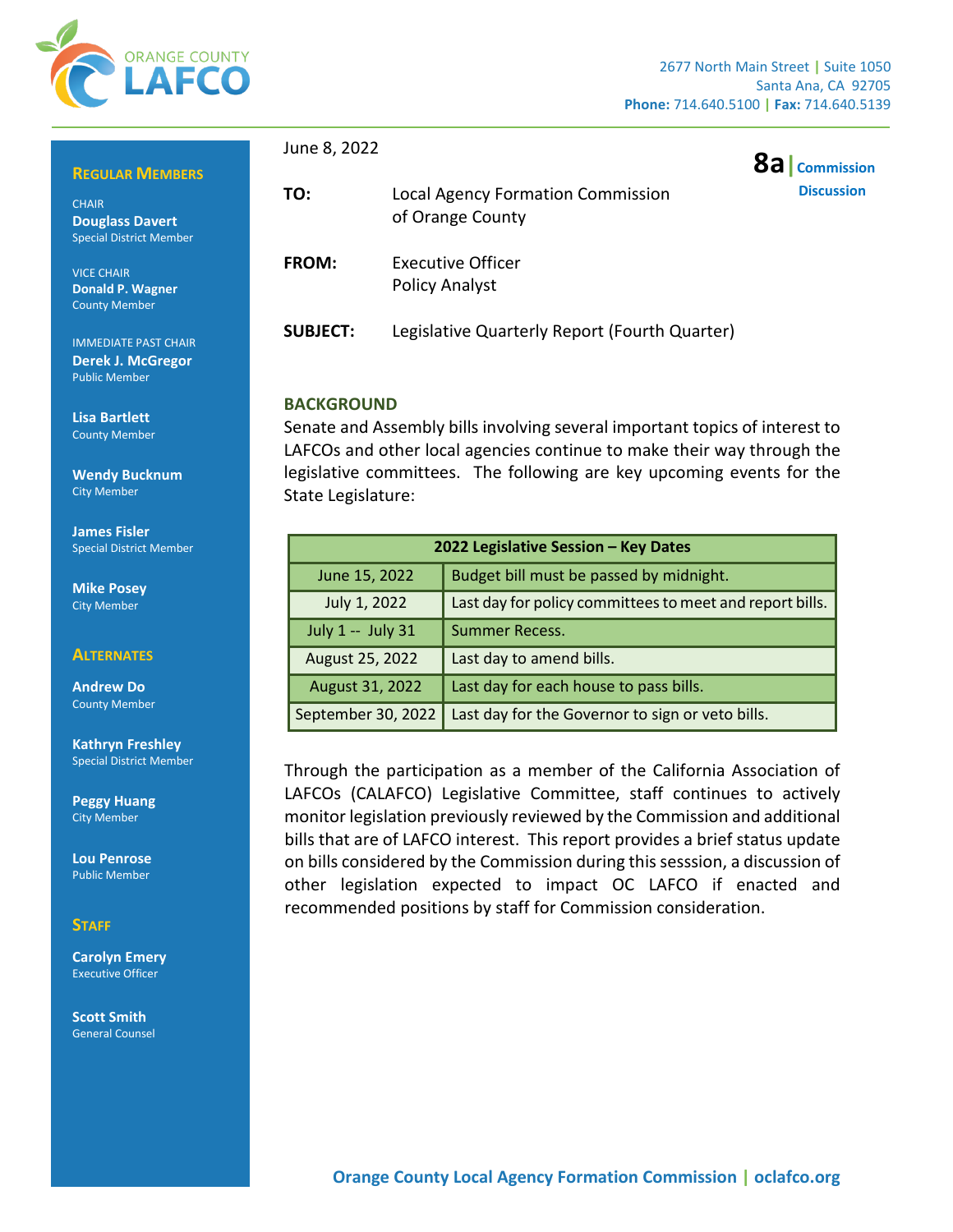# **LEGISLATION PREVIOUSLY REVIEWED**

The table below provides the status of each bill reviewed by the Commission over the current legislative session.

| <b>2022 Proposed Legislation</b>                   |                                                                                                                                                                                                                                                                                                                       |                                                          |                                                                                                                                                                                                                                                                |  |  |
|----------------------------------------------------|-----------------------------------------------------------------------------------------------------------------------------------------------------------------------------------------------------------------------------------------------------------------------------------------------------------------------|----------------------------------------------------------|----------------------------------------------------------------------------------------------------------------------------------------------------------------------------------------------------------------------------------------------------------------|--|--|
| <b>Bill</b>                                        | <b>Description</b>                                                                                                                                                                                                                                                                                                    | <b>Commission's</b><br><b>Adopted</b><br><b>Position</b> | <b>Status</b>                                                                                                                                                                                                                                                  |  |  |
|                                                    |                                                                                                                                                                                                                                                                                                                       |                                                          |                                                                                                                                                                                                                                                                |  |  |
| AB 2081                                            | Proposes to extend the sunset date to<br>allow some Indian tribes contiguous to<br>a special district to request water<br>services. The district is mandated to<br>provide the services without the local<br>LAFCO conducting a thorough review of<br>the extension of service.                                       | <b>Oppose</b>                                            | Recent amendments change<br>the sunset date of the current<br>law from January 1, 2023 to<br>January 1, 2027. The bill's<br>current location is with the<br>Senate<br>Governance<br>and<br>Finance Committee, and the<br>next hearing date is June 1,<br>2022. |  |  |
|                                                    |                                                                                                                                                                                                                                                                                                                       |                                                          |                                                                                                                                                                                                                                                                |  |  |
| AB 2957                                            | Makes minor and/or non-substantive<br>changes to the Cortese-Knox-Hertzberg<br>Government Reorganization Act of<br>2000 and provides consistency in how<br>the CKH Act is applied throughout the<br>State.                                                                                                            | <b>Support</b>                                           | No amendments to the bill.<br>AB 2957 is currently with the<br>Governance<br>Senate<br>and<br>Finance Committee, and the<br>next hearing date is June 1,<br>2022.                                                                                              |  |  |
|                                                    |                                                                                                                                                                                                                                                                                                                       |                                                          |                                                                                                                                                                                                                                                                |  |  |
| <b>SB 938</b>                                      | the<br>Proposes<br>amend<br>to<br>protest<br>provisions included in the Cortese-<br>Knox-Hertzberg<br>Government<br>Reorganization Act<br>of 2000<br>by<br>consolidating and reorganizing<br>the<br>provisions and modifying the protest<br>threshold<br>for<br>LAFCO-initiated<br>dissolutions of special districts. | <b>Support</b>                                           | No additional amendments to<br>the bill. SB 938 is currently<br>with the Assembly Committee<br>on Local Government, and the<br>next hearing date is June 8,<br>2022.                                                                                           |  |  |
|                                                    |                                                                                                                                                                                                                                                                                                                       |                                                          |                                                                                                                                                                                                                                                                |  |  |
| <b>SB 1490</b><br><b>SB 1491</b><br><b>SB 1492</b> | Yearly Validating Acts are meant to<br>retroactively<br>fix<br>typographical,<br>grammatical, and procedural errors that<br>might invalidate boundary changes or<br>bond issues.                                                                                                                                      | <b>Support</b>                                           | No amendments to the bills,<br>and the bills are currently with<br>the Assembly Committee on<br>Local Government. The next<br>hearing date is June 8, 2022.                                                                                                    |  |  |
|                                                    |                                                                                                                                                                                                                                                                                                                       |                                                          |                                                                                                                                                                                                                                                                |  |  |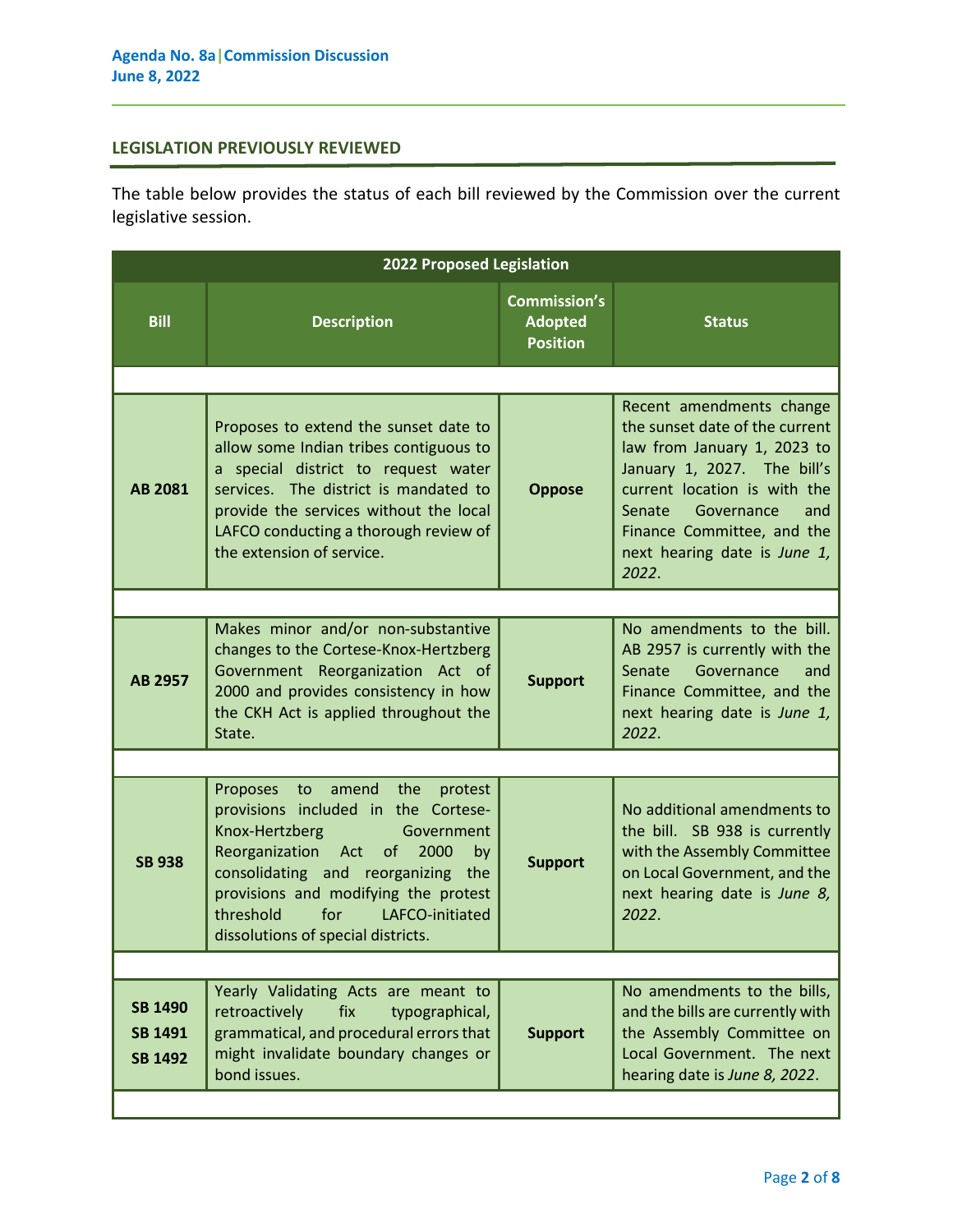# **OTHER LEGISLATION OF LAFCO INTEREST**

Throughout the current legislative session, staff has also actively monitored other legislation of LAFCO interest or potential impact to the Commission. Of particular interest are several bills involving public meeting proceedings and funding for annexations of inhabited unincorporated islands. Additional details on these efforts are provided in the following section along with recommended positions for Commission consideration.

# *Open and Public Meetings*

The Ralph M. Brown Act (Brown Act) allows a local legislative body to conduct public meetings by teleconference subject to certain requirements that include identifying the meeting location and teleconference details and allowing public access to the teleconference. Existing law under Executive Orders signed by the Governor authorizes a local agency to use teleconference without complying with the Brown Act's requirements until January 1, 2024. The following bills propose amendments to the current provisions involving public meetings conducted by teleconference.

# **AB 1944 (Lee and Garcia) Local Government: Open and Public Meetings**

This bill would allow a legislative body to decide by a majority vote if the body's public meetings will provide the opportunity for its members to attend by teleconference and not require its members to identify the address of any private location from which the member elects to participate. If the legislative body allows for its members to attend a meeting by teleconference, the following must be met:

- At least a quorum of members of the legislative body shall participate in-person from a singular location that is identified in the agenda, open to the public, and the location is within the boundaries of the territory over which the local agency has jurisdiction.
- Meeting agenda must delineate which members of the legislative body will be teleconferencing to the meeting and be posted 72 hours prior to the meeting.
- Accessibility by the public to address the legislative body remotely by audio, video and call-in option.

Several months ago, staff began exploring the administrative and fiscal impacts to the agency that may occur as a result of additional state requirements involving public meetings. It is expected that staff will have more certainty involving this information after the future location of the Commission's regular meetings is confirmed in mid-June. Since that is unknown at this time and additional amendments to AB 1944 are anticipated, staff recommends the Commission adopt a **Watch** position on AB 1944. The recommended position aligns with the Commission's legislative policy to watch legislation that may have an impact on the agency and is expected to be amended. Staff will continue to monitor additional amendments to AB 1944 and bring the bill language back to the Commission, along with potential impacts to the agency, for discussion at a future meeting.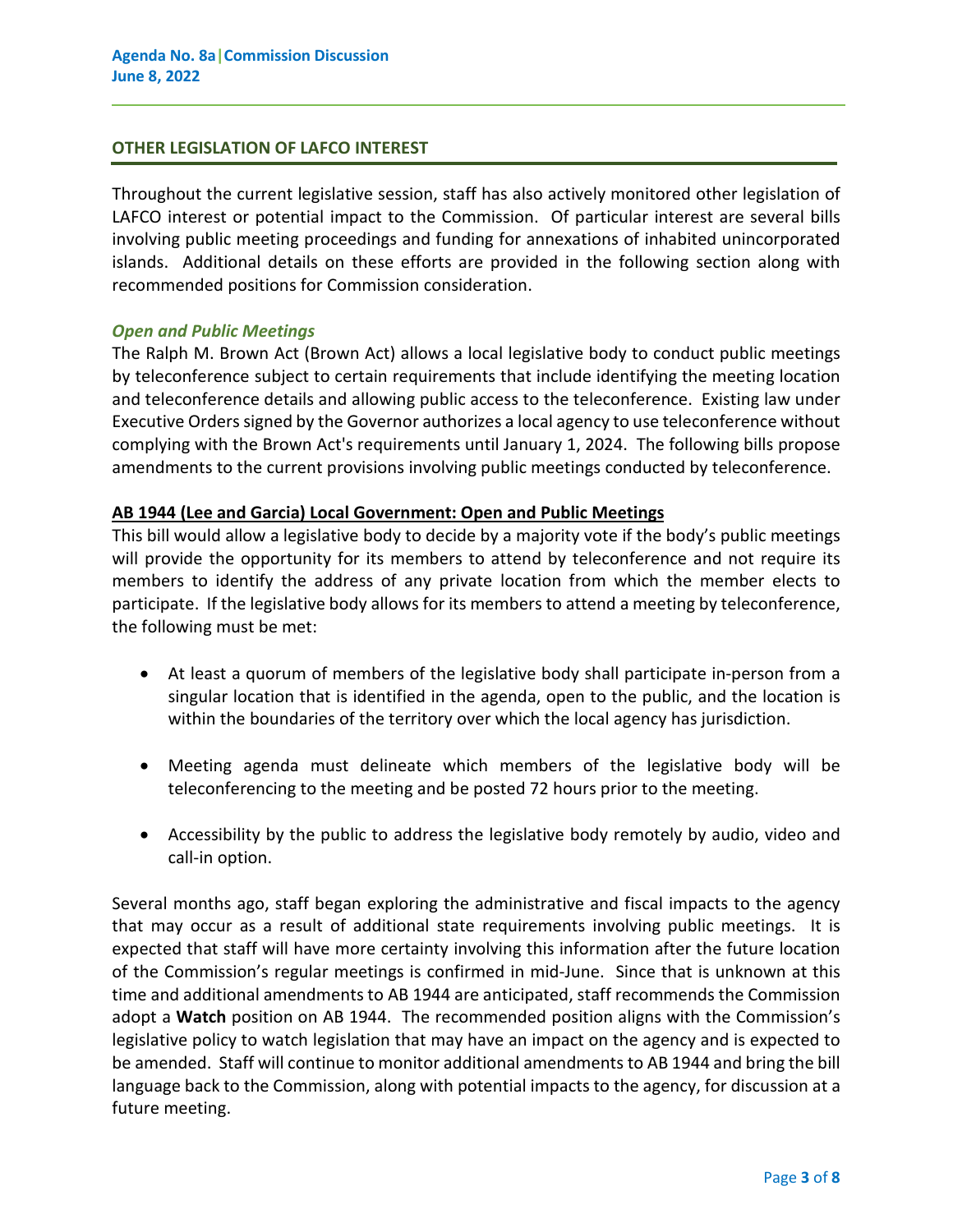# **RECOMMENDED ACTION:** Adopt *WATCH* position on AB 1944.

*Support:* Association of Bay Area Government, Association of California Healthcare Districts, Association of School Administrators, Bay Area Air Quality Management District, California Association of Councils of Governments, California Association of Joint Powers Authorities, California Association of Public Authorities for HIS, California School Board Association, California State Association of Counties, Cities Association of Santa Clara County, City of Berkeley, City of Cupertino, City of Lafayette, City of Mountain View, City of Rancho Palos Verdes, City of Redwood City, City of San Jose, City of Santa Clara, Council Member Zach Hilton, City of Gilroy, County of Mendocino, County of Monterey, County of Santa Cruz, County of Solano, County of Tulare, Disability Rights California, Encina Wastewater Authority, First 5 Solano Children and Families Commission, Housing Contractors of California, Indivisible CA-37, Indivisible Sacramento, Indivisible of San Francisco, Indivisible of San Jose, League of California Cities, Los Angeles Unified School District, Metropolitan Transportation Commission, Peninsula Clean energy, Public Risk Innovation, Solution, and Management, Rural County Representatives of California, Sacramento Area Council of Governments, San Francisco Bay Area Rapid Transit District, San Gabriel Valley Council of Government, San Mateo County Transit District, San Mateo County Transportation Authority, Santa Clara Valley Open Space Authority, Silicon Valley Clean Energy, Silicon Valley Community Foundation, Sonoma Clean Power, Stanislaus Council of Governments, State Association of County Retirements System, Town Hillsborough, town of Los Gatos, Transportation Agency for Monterey County, Transportation Authority of Marin, Upper San Gabriel Valley Municipal Water District, Urban Counties of California.

*Oppose:* ACLU California Action, California News Publishers Association, California Aware, First Amendment Coalition, Howard Jarvis Taxpayers Association, Leadership Counsel for Justice & Accountability, Orange County Press Club, Public Advocated, Society of Professional Journalists (Greater Los Angeles Chapter).

**BILL LOCATION/STATUS:** Senate Rules Committee. No hearing date scheduled at the time of agenda distribution.

# **AB 2449 (Rubio): Open Meetings: Local Agencies: Teleconferencing**

This bill would allow a member of a legislative body to use teleconferencing without identifying the teleconference location in the notice and agenda of the meeting if at least a quorum of the members of the legislative body participates in person from a singular location clearly identified on the agenda and is open to the public. If a member of the legislative body teleconferences to a meeting the following key requirements must be met:

- Legislative body shall provide notice of the meeting and post the agendas.
- Members of the legislative body that teleconference to the meeting shall participate through audio and visual technology.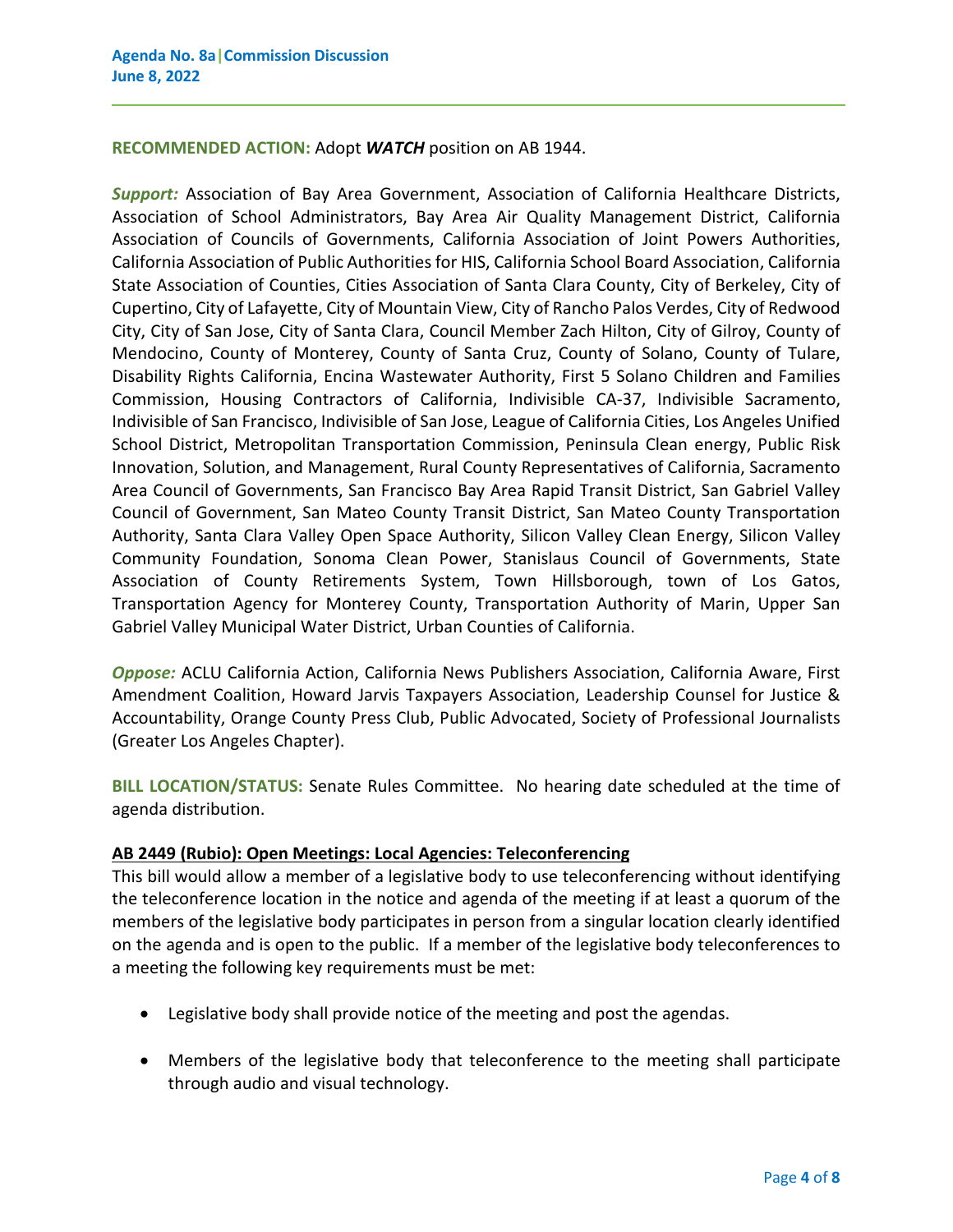- Public shall have access to the meeting by a call-in or internet-based service option and have the ability to address the legislative body in-person or in real-time by call-in or internet-based service option. The legislative body shall not require the submittal of public comments before the meeting.
- In the event of a disruption that prevents the public agency from broadcasting the meeting to the public using call-in or internet-based service options or prevents public comments, the legislative body shall not take any further action on items appearing on the agenda until access is restored.

If enacted, AB 2449 will impact all state and local agencies, including LAFCOs. For similar reasons stated for AB 1944, staff recommends the Commission adopt a **Watch** position on AB 2449 at this time. The recommended position aligns with the Commission's legislative policy to watch legislation that may have an impact on the agency and is expected to be amended. Staff will continue to monitor additional amendments to AB 2449 and bring the bill language back to the Commission, along with potential impacts to the agency, for discussion at a future meeting.

**RECOMMENDED ACTION:** Adopt *WATCH* position on AB 2449.

*Support:* Three Valleys Municipal Water District, Association of California Health Districts, Association of California Water Agencies, California Municipal Utilities Association, California State Association of Counties, Colleguas Municipal Water District, Central Basin Municipal Water District, Central Contra Costa Sanitary District, City of Cupertino, City of Rancho Palos Verdes, County of Monterey, Cucamonga Valley Water District, Eastern Municipal Water District, Foothill Municipal Water District, Foothill Municipal Water District, Inland Empire Utilities Agency, League of California Cities, Local Agency Formation Commission for the County of Los Angeles, Los Angeles Unified School District, Mesa Water District, Metropolitan Water District of Southern California, Municipal Water District of Orange County, Public Risk Innovation Solutions and Management, Regional Chamber of Commerce (San Gabriel Valley), Rowland Water District, Rural County Representatives of California, San Bernardino Municipal Water Department, San Bernardino Valley Municipal Water District, San Diego County Water Authority, San Gabriel Basin Water Quality Authority, San Gabriel Valley Council of Government, San Gabriel Valley Municipal Water District, San Gabriel Valley Water Association, Santa Margarita Water District, Solano County Board of Supervisors, Southern California Water Coalition, Suburban Water System, Upper San Gabriel Valley Municipal Water District, Urban Counties of California, Walnut Valley Water District, Western Municipal Water District.

*Oppose:* ACLU California Action, California News Publishers Association, California Aware, First Amendment Coalition, Howard Jarvis Taxpayers Association, Leadership Counsel for Justice & Accountability, Society of Professional Journalists (Greater Los Angeles Chamber).

**BILL LOCATION/STATUS:** Assembly Local Government Committee. No hearing date scheduled at the time of agenda distribution.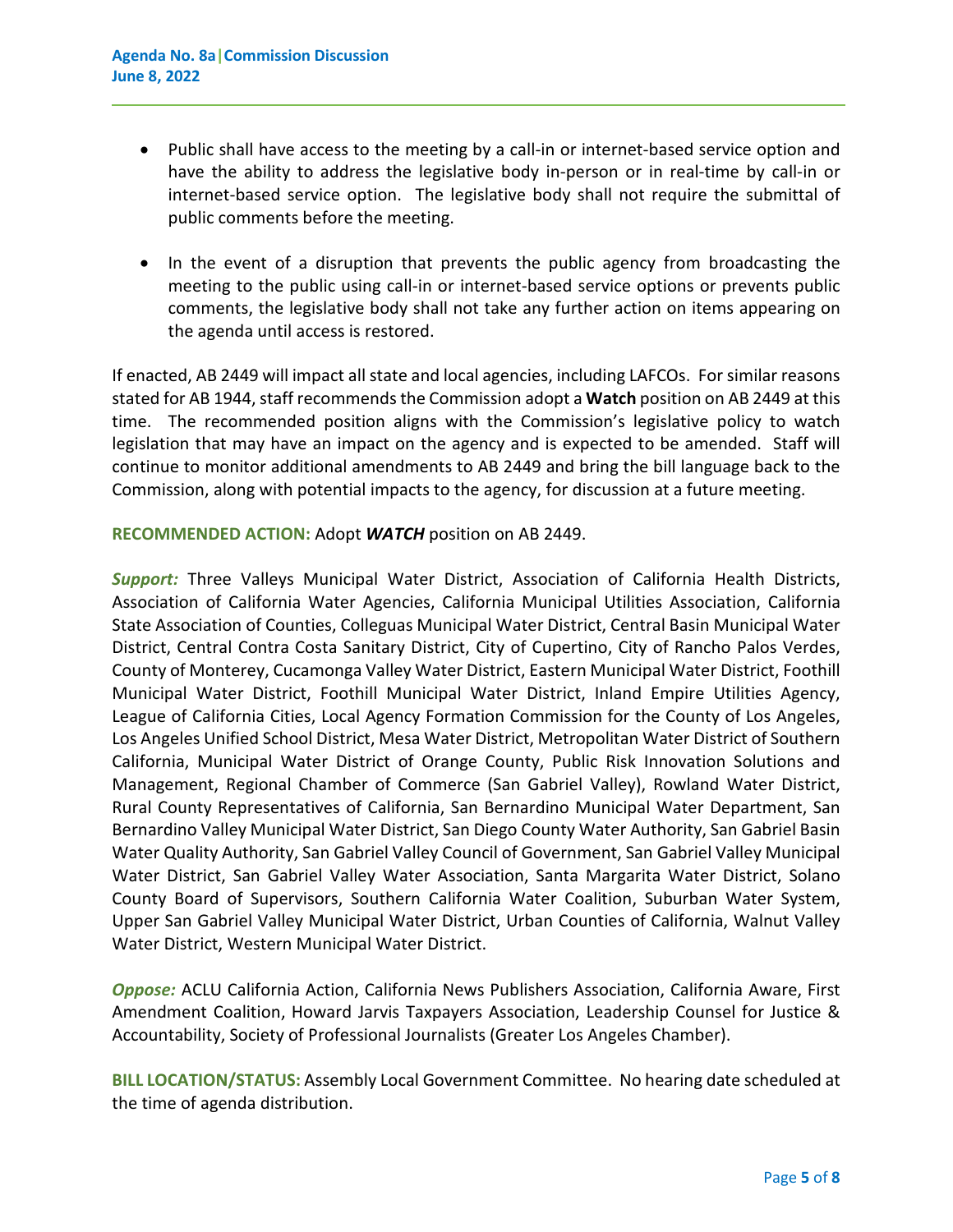# **AB 2647 (Levine) Local Government: Open Meetings**

This bill would require a local agency that receives written communication for members of its legislative body less than 72 hours before an open meeting to promptly make the communication available to the public to satisfy the Ralph M. Brown Act requirements. The written communication must be made available to the public by posting at a public office or location designated by the local agency. An agency may be exempt from this requirement if:

- The local agency posts the written communication on its website in a manner that is clear the writing is related to an agenda item.
- The local agency lists the agency's website address on the agendas for all meetings.
- The local agency makes the written communication available at a designated location for public inspection.

Noted within all OC LAFCO meeting agendas is the procedure for the receiving of supplemental communication (i.e., written communication received after distribution of the agenda) and the distribution of communication to a majority of the Commission. Supplemental communication received no less than 24 hours prior to the meeting is distributed to the Commission during the meeting, copies made available to the public attending the meeting in-person, and posted on the agency's website. Additionally, physical copies of supplemental communication are available at the OC LAFCO office for public inspection. Should AB 2647 be signed into law, it is expected that OC LAFCO will be exempt from the bill's requirements based on the current local procedures of the Commission, and no administrative or fiscal impacts to the agency are anticipated. Therefore, staff recommends the Commission adopt a **Support** position on the bill as it aligns with the Commission's legislative policy to support bills that promote good governance principles as public policy and the agency's current procedure relative to this matter.

**RECOMMENDED ACTION:** Adopt *SUPPORT* position on AB 2647.

*Support:* League of California Cities, Association of California Health Districts, Association of California Water Agencies, California Association of Joint Powers Authorities for IHSS, California Charter Schools Association, California School Boards Association, California Special Districts Association, California State Association of Counties, Desert Water Agency, El Dorado Irrigation District, Los Angeles Unified School District, Marin County Council of Mayors and Council Members, North Orange County Community College District, Palmdale Water District, Rowland Water District, Rural County Representatives of California, San Gabriel Valley Council of Governments, Santa Clara Valley Open Space Authority, Solano County Water Agency, Urban Counties of California, Valley County Water District, Walnut Valley Water District, Water Replenishment District of Southern California.

*Oppose:* None on record.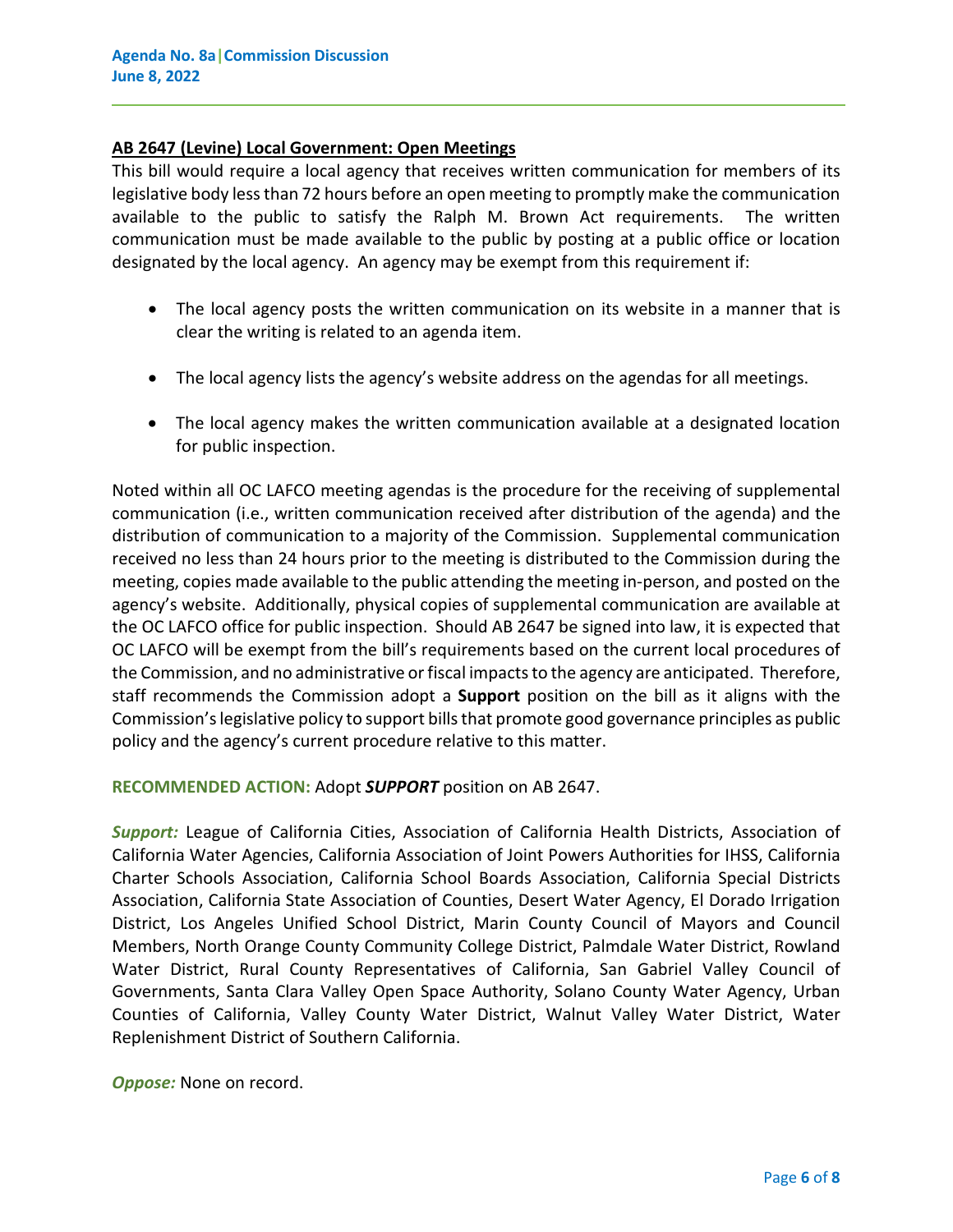**BILL LOCATION/STATUS:** Senate Rules Committee. No hearing date scheduled at the time of agenda distribution.

## *Grant Funding for Annexations*

# **SB 1449 (Caballero) Office of Planning and Research: Grant Program: Annexation**

The Cortese-Knox-Hertzberg Local Government Reorganization Act of 2000 provides the provisions for annexing unincorporated islands to a city, preparing municipal service reviews for cities every five years and establishing spheres of influence for each city. The sphere of influence determines which city can most efficiently provide municipal services to an unincorporated island. For over 20 years, OC LAFCO has worked collaboratively with multiple cities and the County of Orange to transition islands to cities. In part to this effort, for the past several years the Commission has implemented a fee-waiver program for small island annexations as an incentive for cities to annex these small pockets located throughout the County.

Encouragement to annex islands originated in the State Legislature, and SB 1499 is a recent effort that proposes a grant program to further assist with the annexation of unincorporated islands. The Unincorporated Area Annexation Incentive Program would be funded by the State and administered by the Governor's Office of Planning and Research (OPR) to do the following:

- Provide grants to cities to fund projects related to the proposed or completed annexation of an unincorporated area that is substantially surrounded by a city.
- Give priority for grant funding to unincorporated areas that are completely surrounded by a city, projects that provide for improvements to public health and safety infrastructure within the unincorporated area and involves the annexation of a disadvantaged unincorporated community.

Additionally, SB 1449 requires OPR to develop guidelines for implementation of the program by September 1, 2023, with input from LAFCOs, cities, counties and residents. Staff recommends that the Commission adopt a **Support** position on SB 1449. The current intent of the bill aligns with the Commission's policy to support proposed legislation that encourages the transition of unincorporated areas located within a city's sphere of influence and reflects efficient governance.

**RECOMMENDED ACTION:** Adopt *SUPPORT* position on SB 1449.

*Support:* California State Association of Counties.

*Oppose:* None on record.

**BILL LOCATION/STATUS:** Senate Appropriations Committee. No hearing date scheduled.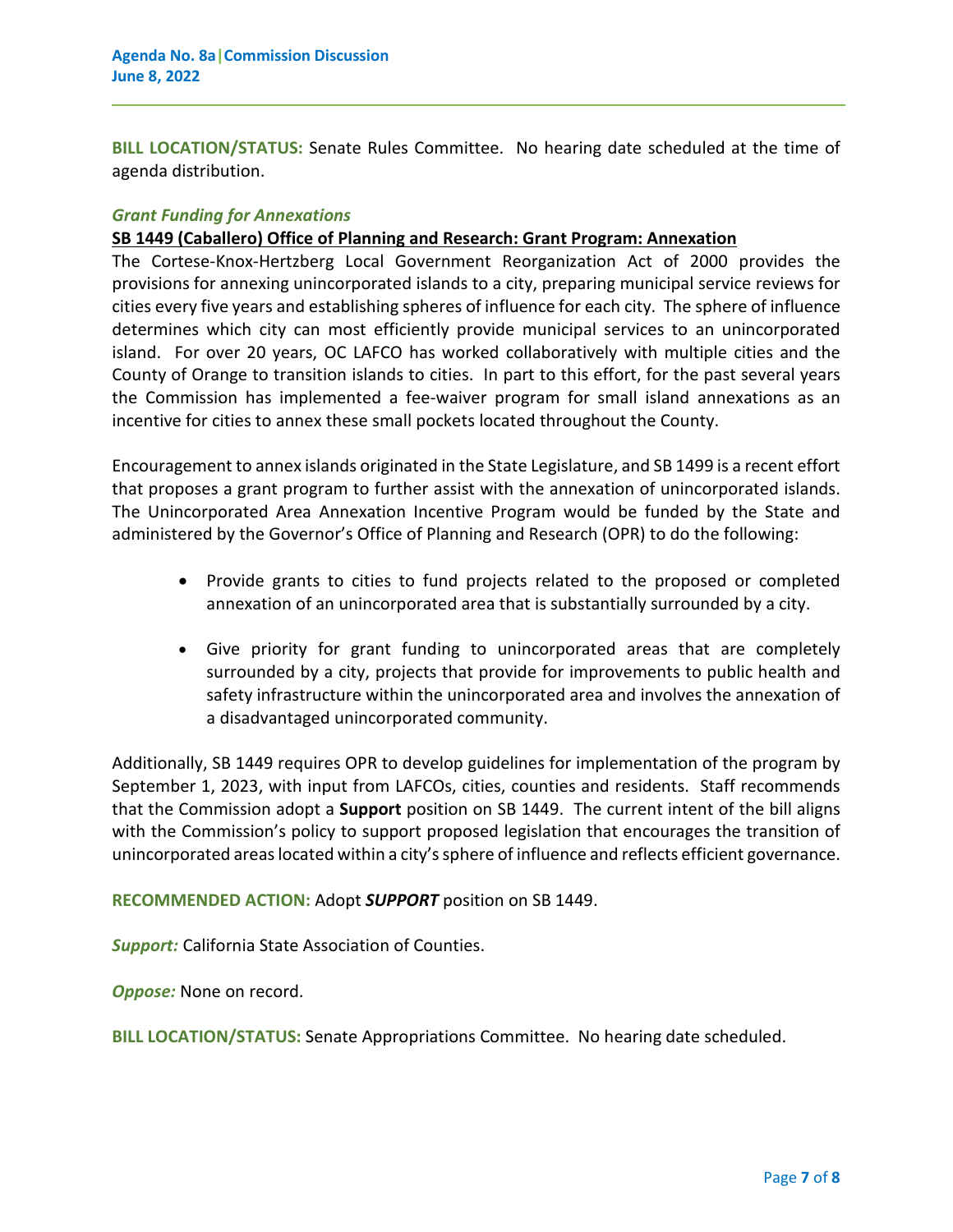# **RECOMMENDED ACTIONS**

Staff recommends that the Commission:

- 1. Adopt positions on the following bills:
	- AB 1944 (**WATCH**)
	- AB 2449 (**WATCH**)
	- AB 2647 (**SUPPORT**)
	- SB 1449 (**SUPPORT**)
- 2. Direct staff to send position letters to the respective bill authors for AB 2647 and SB 1449.

Respectfully Submitted,

\_\_\_\_\_\_\_\_\_\_\_\_\_\_\_\_\_\_\_\_\_\_\_ \_\_\_\_\_\_\_\_\_\_\_\_\_\_\_\_\_\_\_\_\_\_ CAROLYN EMERY **EXAMPLE AND A CONSTANT CAROLYN EMERY** 

Attachments:

- 1. Assembly Bill 1944 (Lee and Garcia)
- 2. Assembly Bill 2449 (Rubio)
- 3. Assembly Bill 2647 (Levine)
- 4. Senate Bill (Caballero)

Exhibits:

- A. Letter of Support AB 2647
- B. Letter of Support SB 1449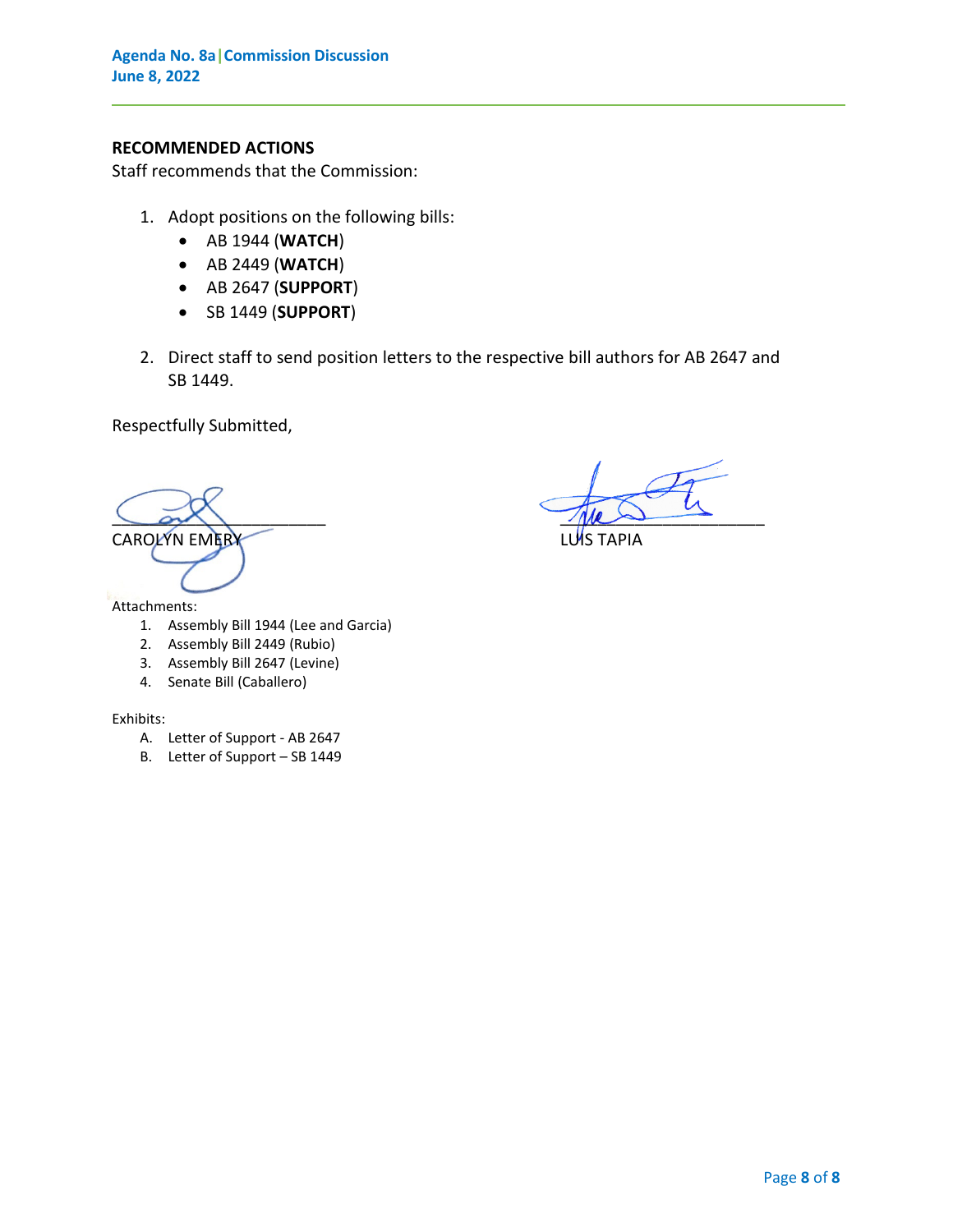

# **AB-1944 Local government: open and public meetings.** (2021-2022)

| <b>SHARE THIS:</b><br>Date Published: 05/25/2022 11:51 AM<br>AMENDED IN ASSEMBLY MAY 25, 2022<br>AMENDED IN ASSEMBLY APRIL 18, 2022                                                                                                                                                                                                                                                                                                                                                                                                                                                                                                                                                                                                                                                                                                                                                                                                                                                                                                                                                                                                                                             |
|---------------------------------------------------------------------------------------------------------------------------------------------------------------------------------------------------------------------------------------------------------------------------------------------------------------------------------------------------------------------------------------------------------------------------------------------------------------------------------------------------------------------------------------------------------------------------------------------------------------------------------------------------------------------------------------------------------------------------------------------------------------------------------------------------------------------------------------------------------------------------------------------------------------------------------------------------------------------------------------------------------------------------------------------------------------------------------------------------------------------------------------------------------------------------------|
| CALIFORNIA LEGISLATURE— 2021-2022 REGULAR SESSION                                                                                                                                                                                                                                                                                                                                                                                                                                                                                                                                                                                                                                                                                                                                                                                                                                                                                                                                                                                                                                                                                                                               |
| <b>NO. 1944</b><br><b>ASSEMBLY BILL</b>                                                                                                                                                                                                                                                                                                                                                                                                                                                                                                                                                                                                                                                                                                                                                                                                                                                                                                                                                                                                                                                                                                                                         |
| <b>Introduced by Assembly Members Lee and Cristina Garcia</b><br>(Coauthors: Senators Becker, Cortese, and Stern)                                                                                                                                                                                                                                                                                                                                                                                                                                                                                                                                                                                                                                                                                                                                                                                                                                                                                                                                                                                                                                                               |
| <b>February 10, 2022</b>                                                                                                                                                                                                                                                                                                                                                                                                                                                                                                                                                                                                                                                                                                                                                                                                                                                                                                                                                                                                                                                                                                                                                        |
| An act to amend, repeal, and add Section 54953 of the Government Code, relating to public meetings.<br><b>LEGISLATIVE COUNSEL'S DIGEST</b>                                                                                                                                                                                                                                                                                                                                                                                                                                                                                                                                                                                                                                                                                                                                                                                                                                                                                                                                                                                                                                      |
| AB 1944, as amended, Lee. Local government: open and public meetings.                                                                                                                                                                                                                                                                                                                                                                                                                                                                                                                                                                                                                                                                                                                                                                                                                                                                                                                                                                                                                                                                                                           |
| Existing law, the Ralph M. Brown Act, requires, with specified exceptions, that all meetings of a legislative body<br>of a local agency, as those terms are defined, be open and public and that all persons be permitted to attend and<br>participate. The act contains specified provisions regarding the timelines for posting an agenda and providing for<br>the ability of the public to observe and provide comment. The act allows for meetings to occur via<br>teleconferencing subject to certain requirements, particularly that the legislative body notice each teleconference<br>location of each member that will be participating in the public meeting, that each teleconference location be<br>accessible to the public, that members of the public be allowed to address the legislative body at each<br>teleconference location, that the legislative body post an agenda at each teleconference location, and that at<br>least a quorum of the legislative body participate from locations within the boundaries of the local agency's<br>jurisdiction. The act provides an exemption to the jurisdictional requirement for health authorities, as defined. |

Existing law, until January 1, 2024, authorizes a local agency to use teleconferencing without complying with those specified teleconferencing requirements in specified circumstances when a declared state of emergency is in effect, or in other situations related to public health.

This bill would require the agenda to identify any member of the legislative body that will participate in the meeting remotely. The bill would also require an updated agenda reflecting all of the members participating in the meeting remotely to be posted, if a member of the legislative body elects to participate in the meeting remotely after the agenda is posted.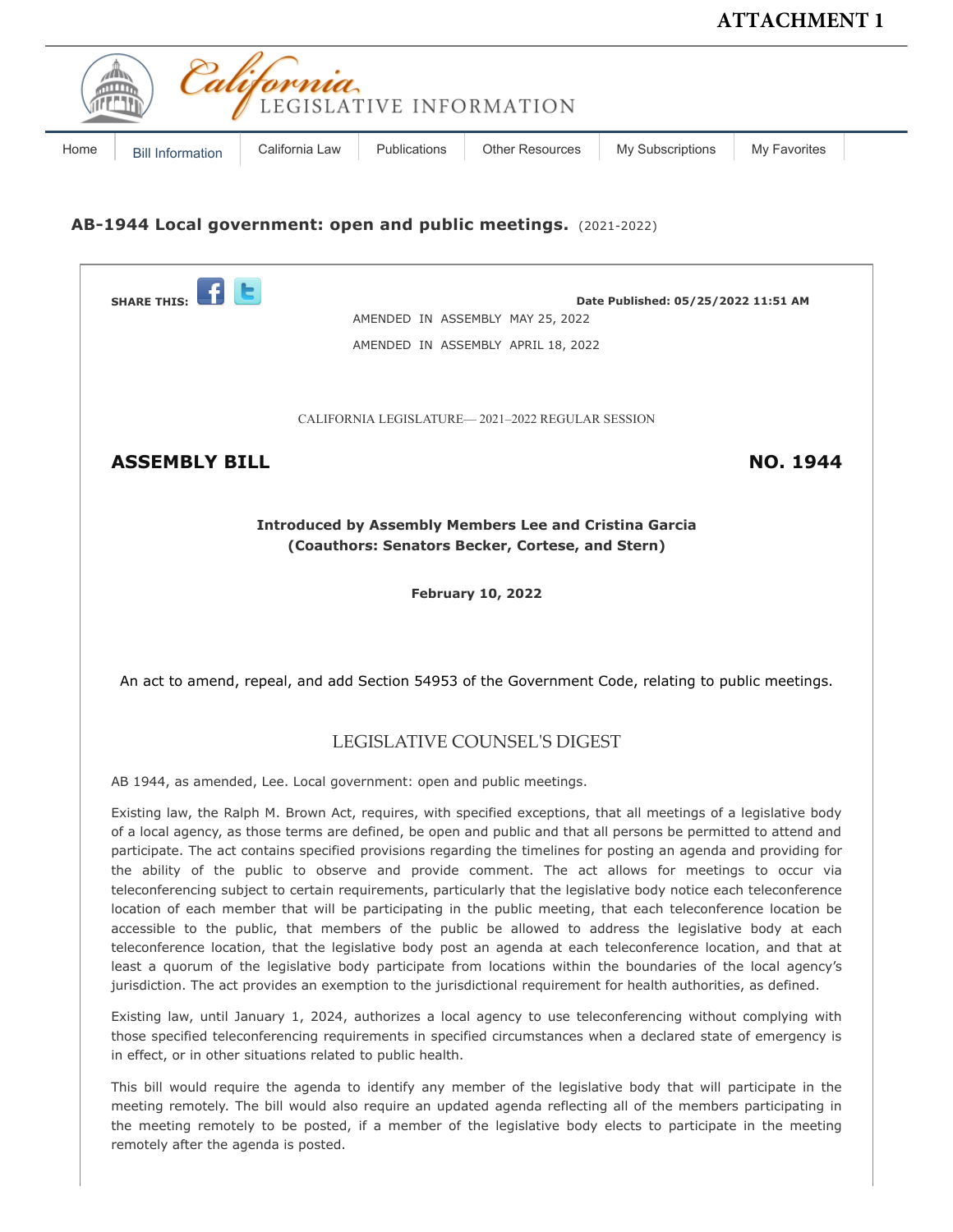This bill would-authorize, under specified circumstances and *authorize*, upon a determination by a majority vote of the legislative body, a member to be exempt from identifying the address of the member's teleconference location in the notice and agenda or having the location be accessible to the public, if the member elects to teleconference from a location that is not a public place. *place, including, beginning January 1, 2024, that at* least a quorum of members of the legislative body participates from a single physical location that is clearly identified on the agenda, open to the public, and situated within the boundaries of the territory over which the *local agency has jurisdiction.*

This bill would require all open and public meetings of a legislative body that elects to use teleconferencing to provide a video stream accessible to members of the public and an option for members of the public to address the body remotely during the public comment period through an audio-visual or call-in option.

This bill would repeal these provisions on January 1, 2030.

Existing constitutional provisions require that a statute that limits the right of access to the meetings of public bodies or the writings of public officials and agencies be adopted with findings demonstrating the interest protected by the limitation and the need for protecting that interest.

This bill would make legislative findings to that effect.

The California Constitution requires local agencies, for the purpose of ensuring public access to the meetings of public bodies and the writings of public officials and agencies, to comply with a statutory enactment that amends or enacts laws relating to public records or open meetings and contains findings demonstrating that the enactment furthers the constitutional requirements relating to this purpose.

This bill would make legislative findings to that effect.

Vote: majority Appropriation: no Fiscal Committee: no Local Program: no

## THE PEOPLE OF THE STATE OF CALIFORNIA DO ENACT AS FOLLOWS:

**SECTION 1.** Section 54953 of the Government Code, as amended by Section 3 of Chapter 165 of the Statutes of 2021, is amended to read:

**54953.** (a) All meetings of the legislative body of a local agency shall be open and public, and all persons shall be permitted to attend any meeting of the legislative body of a local agency, except as otherwise provided in this chapter.

(b) (1) Notwithstanding any other law, the legislative body of a local agency may use teleconferencing for the benefit of the public and the legislative body of a local agency in connection with any meeting or proceeding authorized by law. The teleconferenced meeting or proceeding shall comply with all otherwise applicable requirements of this chapter and all otherwise applicable provisions of law relating to a specific type of meeting or proceeding.

(2) Teleconferencing, as authorized by this section, may be used for all purposes in connection with any meeting within the subject matter jurisdiction of the legislative body. All votes taken during a teleconferenced meeting shall be by rollcall.

(3) (A) If the legislative body of a local agency elects to use teleconferencing, it shall post agendas at all teleconference locations and conduct teleconference meetings in a manner that protects the statutory and constitutional rights of the parties or the public appearing before the legislative body of a local agency.

(B) Each teleconference location shall be identified in the notice and agenda of the meeting or proceeding, and each teleconference location shall be accessible to the public, except as provided in subparagraph (E).

(C) The agenda shall identify any member of the legislative body that will participate in the meeting remotely. If a member of the legislative body elects to participate in the meeting remotely after the agenda is posted, an updated agenda shall be posted. In the time between the start of the meeting and 72 hours before a regular meeting, in accordance with Section 54954.2, and 24 hours before a special meeting, in accordance with Section 54956, a legislative body shall only update the agenda to reflect the members participating in the meeting remotely.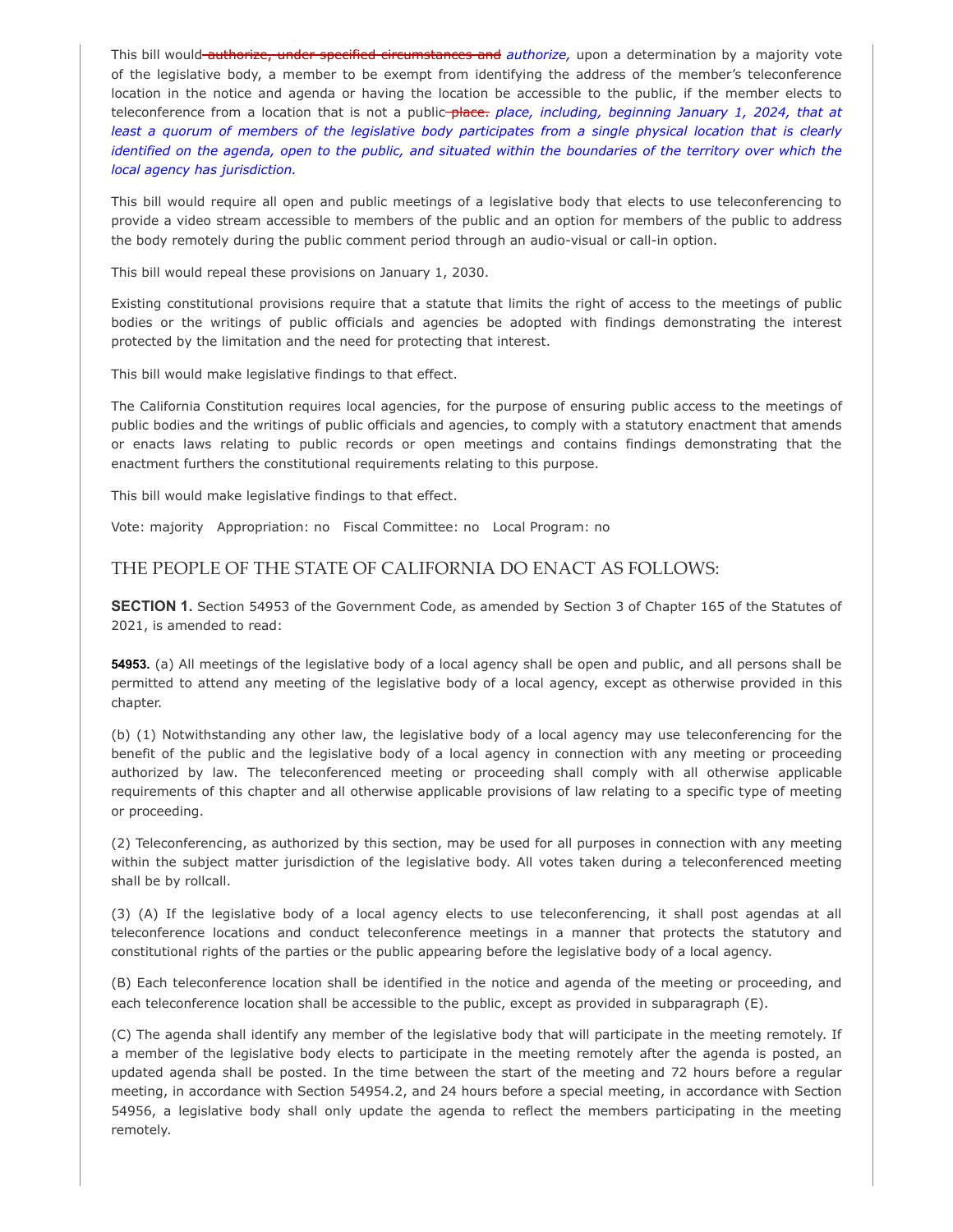(D) During the teleconference, at least a quorum of the members of the legislative body shall participate from locations within the boundaries of the territory over which the local agency exercises jurisdiction, except as provided in subdivisions (d) and (e). The agenda shall provide an opportunity for members of the public to address the legislative body directly pursuant to Section 54954.3 at each teleconference location, except as provided in subparagraph (E).

(E) If a member of a legislative body elects to teleconference from a location that is not a public place, the legislative body shall be exempt from identifying the address of the location in the notice and agenda and from having the location be accessible to the public in both of the following circumstances:

(i) The legislative body holds its first teleconferenced meeting after passage of the act that added this subparagraph, for the purpose of determining, by a majority vote, whether members will not be required to identify the address of any private location from which the member elects to teleconference. This determination remains applicable to the legislative body until such time as the legislative body votes otherwise.

(ii) The legislative body holds a meeting and has previously determined, by majority vote, that members will not be required to identify the address of any private location from which the member elects to teleconference.

(F) If a legislative body elects to use teleconferencing as authorized by this section, it shall provide both of the following:

(i) A video stream accessible to members of the public.

(ii) An option for members of the public to address the body remotely during the public comment period through an audio-visual or call-in option.

(4) For the purposes of this section, "teleconference" means a meeting of a legislative body, the members of which are in different locations, connected by electronic means, through either audio or video, or both. Nothing in this section shall prohibit a local agency from providing the public with additional teleconference locations.

(5) For the purposes of this section, "video stream" means a medium in which the data from a live filming or a video file is continuously delivered via the internet to a remote user, allowing a video to be viewed online by the public without being downloaded on a host computer or device.

(c) (1) No legislative body shall take action by secret ballot, whether preliminary or final.

(2) The legislative body of a local agency shall publicly report any action taken and the vote or abstention on that action of each member present for the action.

(3) Prior to taking final action, the legislative body shall orally report a summary of a recommendation for a final action on the salaries, salary schedules, or compensation paid in the form of fringe benefits of a local agency executive, as defined in subdivision (d) of Section 3511.1, during the open meeting in which the final action is to be taken. This paragraph shall not affect the public's right under the California Public Records Act (Division 10 (commencing with Section 7920.000) of Title 1) to inspect or copy records created or received in the process of developing the recommendation.

(d) (1) Notwithstanding the provisions relating to a quorum in paragraph (3) of subdivision (b), if a health authority conducts a teleconference meeting, members who are outside the jurisdiction of the authority may be counted toward the establishment of a quorum when participating in the teleconference if at least 50 percent of the number of members that would establish a quorum are present within the boundaries of the territory over which the authority exercises jurisdiction, and the health authority provides a teleconference number, and associated access codes, if any, that allows any person to call in to participate in the meeting and the number and access codes are identified in the notice and agenda of the meeting.

(2) Nothing in this subdivision shall be construed as discouraging health authority members from regularly meeting at a common physical site within the jurisdiction of the authority or from using teleconference locations within or near the jurisdiction of the authority. A teleconference meeting for which a quorum is established pursuant to this subdivision shall be subject to all other requirements of this section.

(3) For purposes of this subdivision, a health authority means any entity created pursuant to Sections 14018.7, 14087.31, 14087.35, 14087.36, 14087.38, and 14087.9605 of the Welfare and Institutions Code, any joint powers authority created pursuant to Article 1 (commencing with Section 6500) of Chapter 5 of Division 7 for the purpose of contracting pursuant to Section 14087.3 of the Welfare and Institutions Code, and any advisory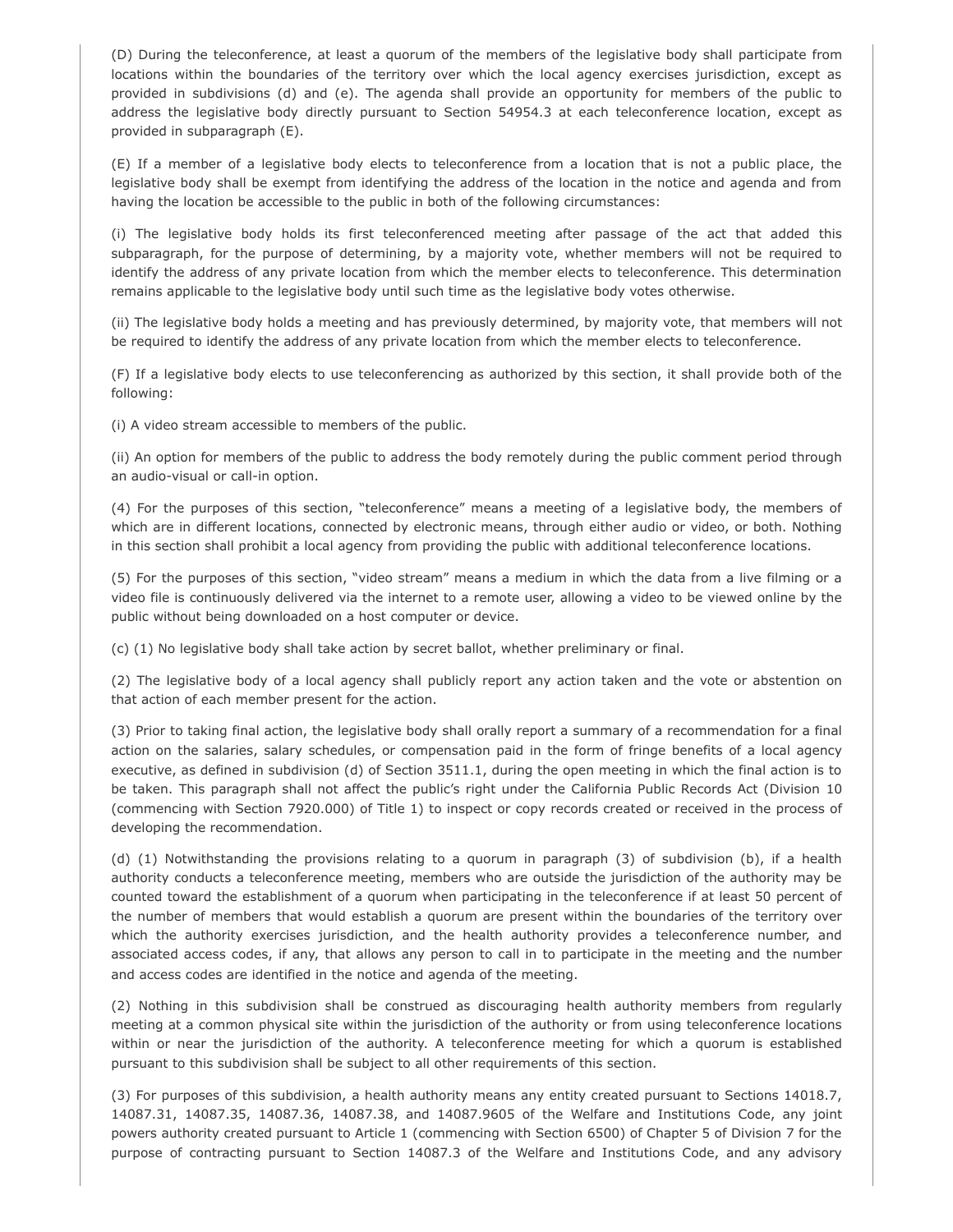committee to a county-sponsored health plan licensed pursuant to Chapter 2.2 (commencing with Section 1340) of Division 2 of the Health and Safety Code if the advisory committee has 12 or more members.

(e) (1) A local agency may use teleconferencing without complying with the requirements of paragraph (3) of subdivision (b) if the legislative body complies with the requirements of paragraph (2) of this subdivision in any of the following circumstances:

(A) The legislative body holds a meeting during a proclaimed state of emergency, and state or local officials have imposed or recommended measures to promote social distancing.

(B) The legislative body holds a meeting during a proclaimed state of emergency for the purpose of determining, by majority vote, whether, as a result of the emergency, meeting in person would present imminent risks to the health or safety of attendees.

(C) The legislative body holds a meeting during a proclaimed state of emergency and has determined, by majority vote, pursuant to subparagraph (B), that, as a result of the emergency, meeting in person would present imminent risks to the health or safety of attendees.

(2) A legislative body that holds a meeting pursuant to this subdivision shall do all of the following:

(A) The legislative body shall give notice of the meeting and post agendas as otherwise required by this chapter.

(B) The legislative body shall allow members of the public to access the meeting and the agenda shall provide an opportunity for members of the public to address the legislative body directly pursuant to Section 54954.3. In each instance in which notice of the time of the teleconferenced meeting is otherwise given or the agenda for the meeting is otherwise posted, the legislative body shall also give notice of the means by which members of the public may access the meeting and offer public comment. The agenda shall identify and include an opportunity for all persons to attend via a call-in option or an internet-based service option. This subparagraph shall not be construed to require the legislative body to provide a physical location from which the public may attend or comment.

(C) The legislative body shall conduct teleconference meetings in a manner that protects the statutory and constitutional rights of the parties and the public appearing before the legislative body of a local agency.

(D) In the event of a disruption which prevents the public agency from broadcasting the meeting to members of the public using the call-in option or internet-based service option, or in the event of a disruption within the local agency's control which prevents members of the public from offering public comments using the call-in option or internet-based service option, the body shall take no further action on items appearing on the meeting agenda until public access to the meeting via the call-in option or internet-based service option is restored. Actions taken on agenda items during a disruption which prevents the public agency from broadcasting the meeting may be challenged pursuant to Section 54960.1.

(E) The legislative body shall not require public comments to be submitted in advance of the meeting and must provide an opportunity for the public to address the legislative body and offer comment in real time. This subparagraph shall not be construed to require the legislative body to provide a physical location from which the public may attend or comment.

(F) Notwithstanding Section 54953.3, an individual desiring to provide public comment through the use of an internet website, or other online platform, not under the control of the local legislative body, that requires registration to log in to a teleconference may be required to register as required by the third-party internet website or online platform to participate.

(G) (i) A legislative body that provides a timed public comment period for each agenda item shall not close the public comment period for the agenda item, or the opportunity to register, pursuant to subparagraph (F), to provide public comment until that timed public comment period has elapsed.

(ii) A legislative body that does not provide a timed public comment period, but takes public comment separately on each agenda item, shall allow a reasonable amount of time per agenda item to allow public members the opportunity to provide public comment, including time for members of the public to register pursuant to subparagraph (F), or otherwise be recognized for the purpose of providing public comment.

(iii) A legislative body that provides a timed general public comment period that does not correspond to a specific agenda item shall not close the public comment period or the opportunity to register, pursuant to subparagraph (F), until the timed general public comment period has elapsed.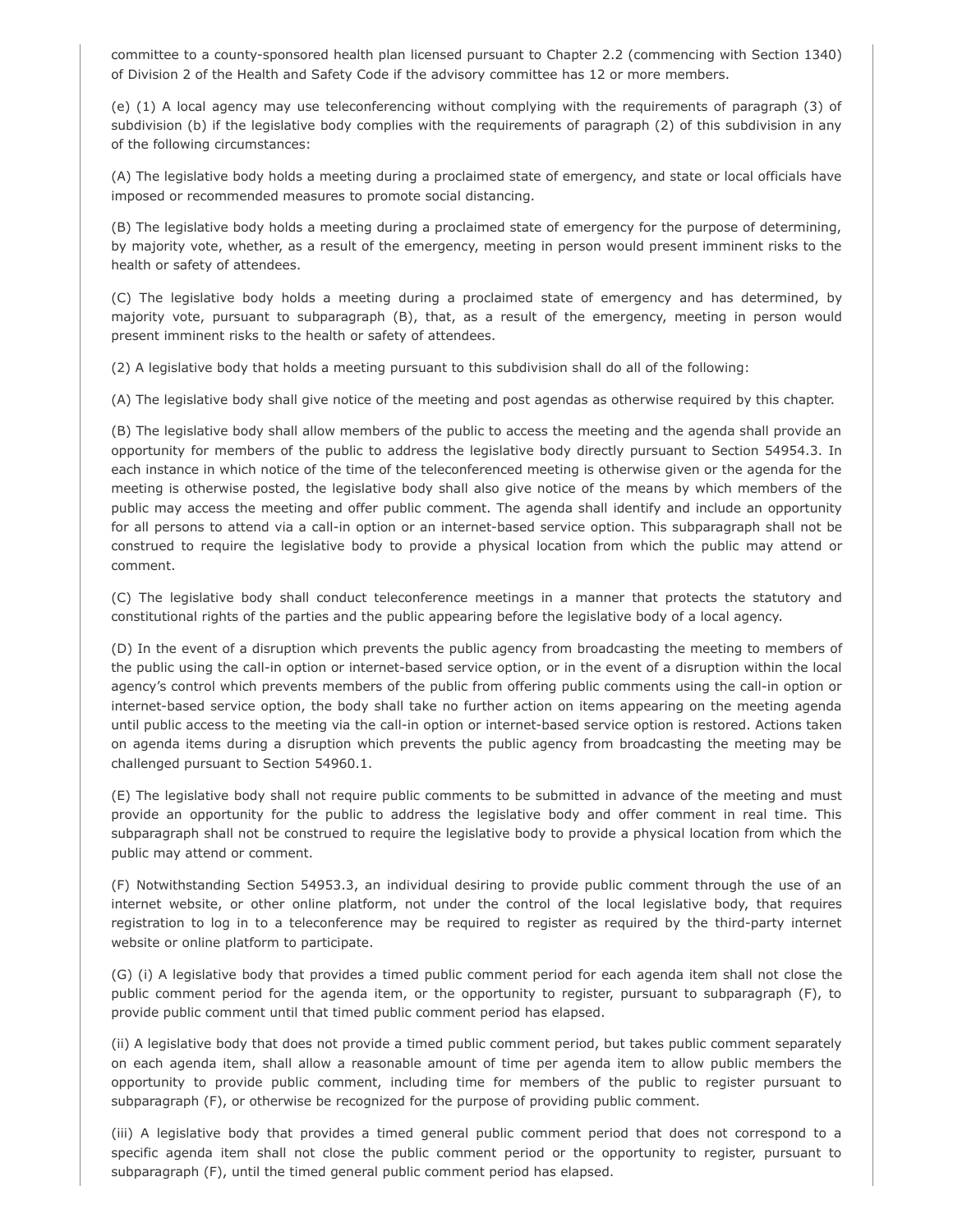(3) If a state of emergency remains active, or state or local officials have imposed or recommended measures to promote social distancing, in order to continue to teleconference without compliance with paragraph (3) of subdivision (b), the legislative body shall, not later than 30 days after teleconferencing for the first time pursuant to subparagraph (A), (B), or (C) of paragraph (1), and every 30 days thereafter, make the following findings by majority vote:

(A) The legislative body has reconsidered the circumstances of the state of emergency.

(B) Any of the following circumstances exist:

(i) The state of emergency continues to directly impact the ability of the members to meet safely in person.

(ii) State or local officials continue to impose or recommend measures to promote social distancing.

(4) For the purposes of this subdivision, "state of emergency" means a state of emergency proclaimed pursuant to Section 8625 of the California Emergency Services Act (Article 1 (commencing with Section 8550) of Chapter 7 of Division 1 of Title 2).

(f) This section shall remain in effect only until January 1, 2024, and as of that date is repealed.

**SEC. 2.** Section 54953 of the Government Code, as added by Section 4 of Chapter 165 of the Statutes of 2021, is amended to read:

**54953.** (a) All meetings of the legislative body of a local agency shall be open and public, and all persons shall be permitted to attend any meeting of the legislative body of a local agency, except as otherwise provided in this chapter.

(b) (1) Notwithstanding any other law, the legislative body of a local agency may use teleconferencing for the benefit of the public and the legislative body of a local agency in connection with any meeting or proceeding authorized by law. The teleconferenced meeting or proceeding shall comply with all requirements of this chapter and all otherwise applicable provisions of law relating to a specific type of meeting or proceeding.

(2) Teleconferencing, as authorized by this section, may be used for all purposes in connection with any meeting within the subject matter jurisdiction of the legislative body. All votes taken during a teleconferenced meeting shall be by rollcall.

(3) (A) If the legislative body of a local agency elects to use teleconferencing, it shall post agendas at all teleconference locations and conduct teleconference meetings in a manner that protects the statutory and constitutional rights of the parties or the public appearing before the legislative body of a local agency.

(B) Each teleconference location shall be identified in the notice and agenda of the meeting or proceeding, and each teleconference location shall be accessible to the public, except as provided in subparagraph (E).

(C) The agenda shall identify any member of the legislative body that will participate in the meeting remotely. If a member of the legislative body elects to participate in the meeting remotely after the agenda is posted, an updated agenda shall be posted. In the time between the start of the meeting and 72 hours before a regular meeting, in accordance with Section 54954.2, and 24 hours before a special meeting, in accordance with Section 54956, a legislative body shall only update the agenda to reflect the members participating in the meeting remotely.

(D) During the teleconference, at least a quorum of the members of the legislative body shall participate from locations within the boundaries of the territory over which the local agency exercises jurisdiction, except as provided in subdivision (d). The agenda shall provide an opportunity for members of the public to address the legislative body directly pursuant to Section 54954.3 at each teleconference location, except as provided in subparagraph (E).

(E) If a member of a legislative body elects to teleconference from a location that is not a public place, the legislative body shall be exempt from identifying the address of the location in the notice and agenda and from having the location be accessible to the public in both of the following circumstances: *if both of the following circumstances are present:*

(i)The legislative body holds its first teleconferenced meeting after passage of the act that added this subparagraph, for the purpose of determining, by a majority vote, whether members will not be required to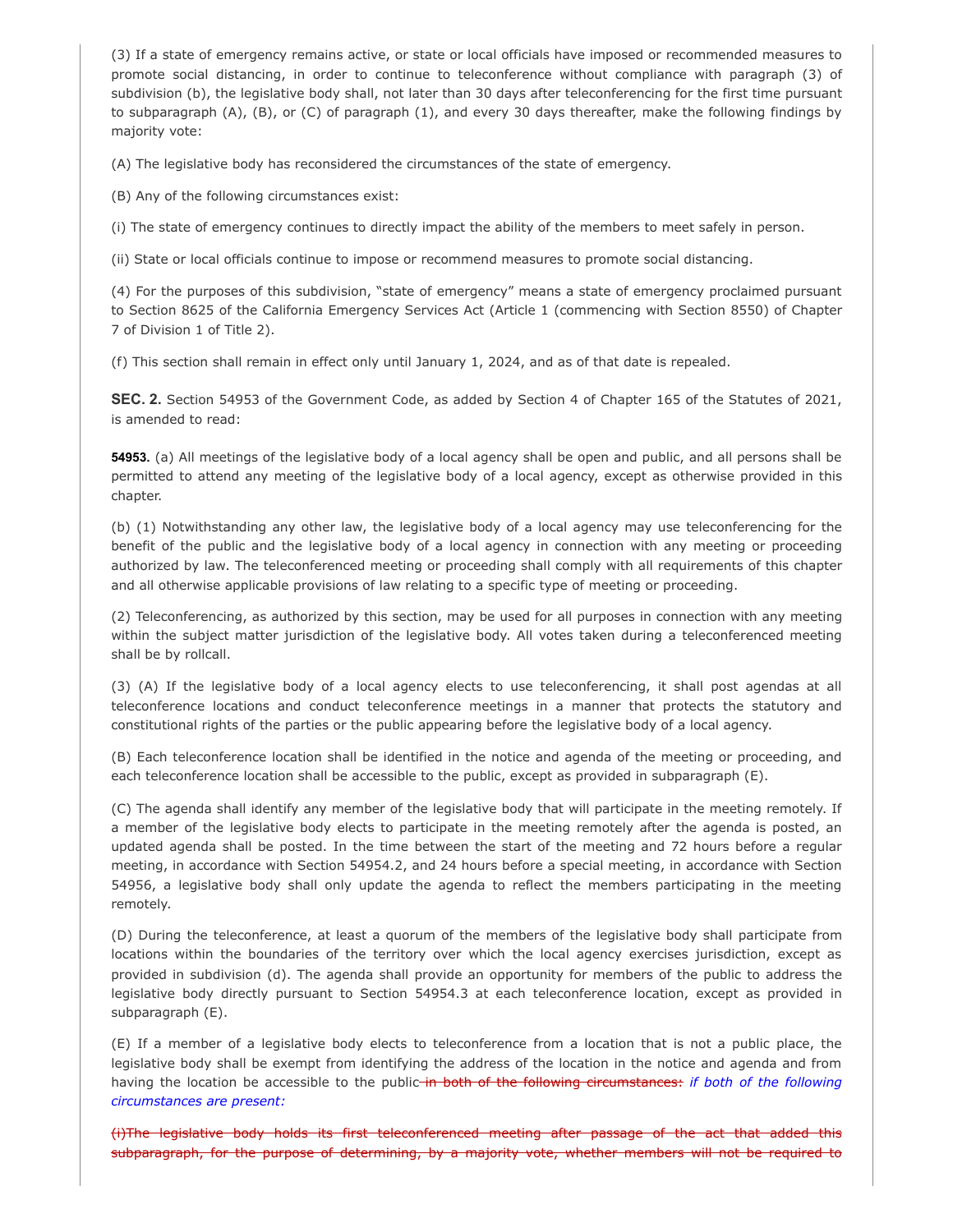identify the address of any private location from which the member elects to teleconference. This determination remains applicable to the legislative body until such time as the legislative body votes otherwise.

#### $f$ ii)

*(i)* The legislative body holds a meeting and has-previously determined, by majority vote, that members will not be required to identify the address of any private location from which the member elects to teleconference. *A determination described by this clause shall remain applicable to the legislative body until the legislative body votes otherwise.*

(ii) At least a quorum of members of the legislative body participates from a single physical location that is clearly identified on the agenda, open to the public, and situated within the boundaries of the territory over *which the local agency has jurisdiction.*

(F) If a legislative body elects to use teleconferencing as authorized by this section, it shall provide both of the following:

(i) A video stream accessible to members of the public.

(ii) An option for members of the public to address the body remotely during the public comment period through an audio-visual or call-in option.

(4) For the purposes of this section, "teleconference" means a meeting of a legislative body, the members of which are in different locations, connected by electronic means, through either audio or video, or both. Nothing in this section shall prohibit a local agency from providing the public with additional teleconference locations.

(5) For the purposes of this section, "video stream" means a medium in which the data from a live filming or a video file is continuously delivered via the internet to a remote user, allowing a video to be viewed online by the public without being downloaded on a host computer or device.

(c) (1) No legislative body shall take action by secret ballot, whether preliminary or final.

(2) The legislative body of a local agency shall publicly report any action taken and the vote or abstention on that action of each member present for the action.

(3) Prior to taking final action, the legislative body shall orally report a summary of a recommendation for a final action on the salaries, salary schedules, or compensation paid in the form of fringe benefits of a local agency executive, as defined in subdivision (d) of Section 3511.1, during the open meeting in which the final action is to be taken. This paragraph shall not affect the public's right under the California Public Records Act (Division 10 (commencing with Section 7920.000) of Title 1) to inspect or copy records created or received in the process of developing the recommendation.

(d) (1) Notwithstanding the provisions relating to a quorum in paragraph (3) of subdivision (b), if a health authority conducts a teleconference meeting, members who are outside the jurisdiction of the authority may be counted toward the establishment of a quorum when participating in the teleconference if at least 50 percent of the number of members that would establish a quorum are present within the boundaries of the territory over which the authority exercises jurisdiction, and the health authority provides a teleconference number, and associated access codes, if any, that allows any person to call in to participate in the meeting and the number and access codes are identified in the notice and agenda of the meeting.

(2) Nothing in this subdivision shall be construed as discouraging health authority members from regularly meeting at a common physical site within the jurisdiction of the authority or from using teleconference locations within or near the jurisdiction of the authority. A teleconference meeting for which a quorum is established pursuant to this subdivision shall be subject to all other requirements of this section.

(3) For purposes of this subdivision, a health authority means any entity created pursuant to Sections 14018.7, 14087.31, 14087.35, 14087.36, 14087.38, and 14087.9605 of the Welfare and Institutions Code, any joint powers authority created pursuant to Article 1 (commencing with Section 6500) of Chapter 5 of Division 7 for the purpose of contracting pursuant to Section 14087.3 of the Welfare and Institutions Code, and any advisory committee to a county-sponsored health plan licensed pursuant to Chapter 2.2 (commencing with Section 1340) of Division 2 of the Health and Safety Code if the advisory committee has 12 or more members.

(e) This section shall become operative January 1, 2024.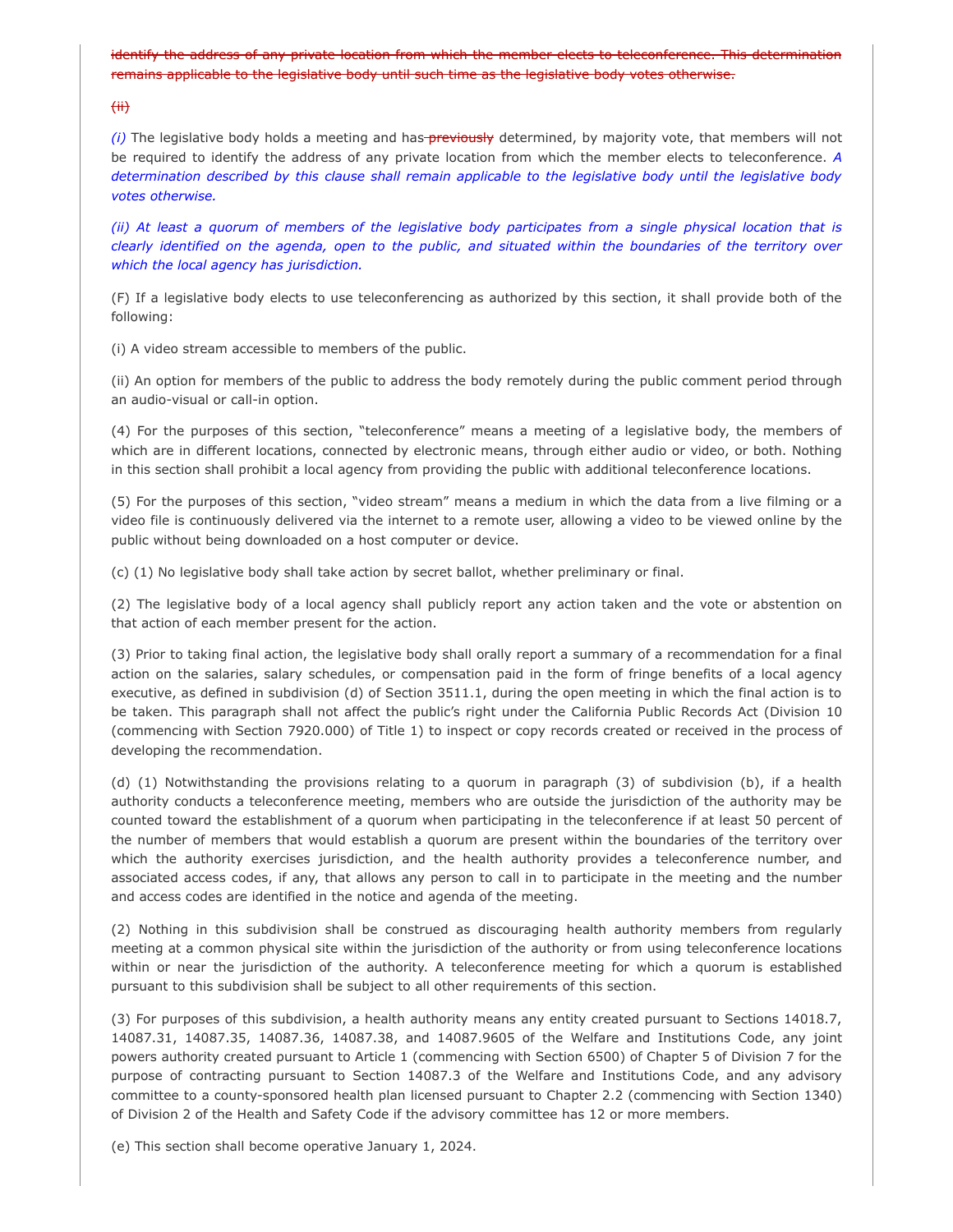(f) This section shall remain in effect only until January 1, 2030, and as of that date is repealed.

**SEC. 3.** Section 54953 is added to the Government Code, to read:

**54953.** (a) All meetings of the legislative body of a local agency shall be open and public, and all persons shall be permitted to attend any meeting of the legislative body of a local agency, except as otherwise provided in this chapter.

(b) (1) Notwithstanding any other provision of law, the legislative body of a local agency may use teleconferencing for the benefit of the public and the legislative body of a local agency in connection with any meeting or proceeding authorized by law. The teleconferenced meeting or proceeding shall comply with all requirements of this chapter and all otherwise applicable provisions of law relating to a specific type of meeting or proceeding.

(2) Teleconferencing, as authorized by this section, may be used for all purposes in connection with any meeting within the subject matter jurisdiction of the legislative body. All votes taken during a teleconferenced meeting shall be by rollcall.

(3) If the legislative body of a local agency elects to use teleconferencing, it shall post agendas at all teleconference locations and conduct teleconference meetings in a manner that protects the statutory and constitutional rights of the parties or the public appearing before the legislative body of a local agency. Each teleconference location shall be identified in the notice and agenda of the meeting or proceeding, and each teleconference location shall be accessible to the public. During the teleconference, at least a quorum of the members of the legislative body shall participate from locations within the boundaries of the territory over which the local agency exercises jurisdiction, except as provided in subdivision (d). The agenda shall provide an opportunity for members of the public to address the legislative body directly pursuant to Section 54954.3 at each teleconference location.

(4) For the purposes of this section, "teleconference" means a meeting of a legislative body, the members of which are in different locations, connected by electronic means, through either audio or video, or both. Nothing in this section shall prohibit a local agency from providing the public with additional teleconference-locations *locations.*

(c) (1) No legislative body shall take action by secret ballot, whether preliminary or final.

(2) The legislative body of a local agency shall publicly report any action taken and the vote or abstention on that action of each member present for the action.

(3) Prior to taking final action, the legislative body shall orally report a summary of a recommendation for a final action on the salaries, salary schedules, or compensation paid in the form of fringe benefits of a local agency executive, as defined in subdivision (d) of Section 3511.1, during the open meeting in which the final action is to be taken. This paragraph shall not affect the public's right under the California Public Records Act (Division 10 (commencing with Section 7920.000) of Title 1) to inspect or copy records created or received in the process of developing the recommendation.

(d) (1) Notwithstanding the provisions relating to a quorum in paragraph (3) of subdivision (b), if a health authority conducts a teleconference meeting, members who are outside the jurisdiction of the authority may be counted toward the establishment of a quorum when participating in the teleconference if at least 50 percent of the number of members that would establish a quorum are present within the boundaries of the territory over which the authority exercises jurisdiction, and the health authority provides a teleconference number, and associated access codes, if any, that allows any person to call in to participate in the meeting and the number and access codes are identified in the notice and agenda of the meeting.

(2) Nothing in this subdivision shall be construed as discouraging health authority members from regularly meeting at a common physical site within the jurisdiction of the authority or from using teleconference locations within or near the jurisdiction of the authority. A teleconference meeting for which a quorum is established pursuant to this subdivision shall be subject to all other requirements of this section.

(3) For purposes of this subdivision, a health authority means any entity created pursuant to Sections 14018.7, 14087.31, 14087.35, 14087.36, 14087.38, and 14087.9605 of the Welfare and Institutions Code, any joint powers authority created pursuant to Article 1 (commencing with Section 6500) of Chapter 5 of Division 7 for the purpose of contracting pursuant to Section 14087.3 of the Welfare and Institutions Code, and any advisory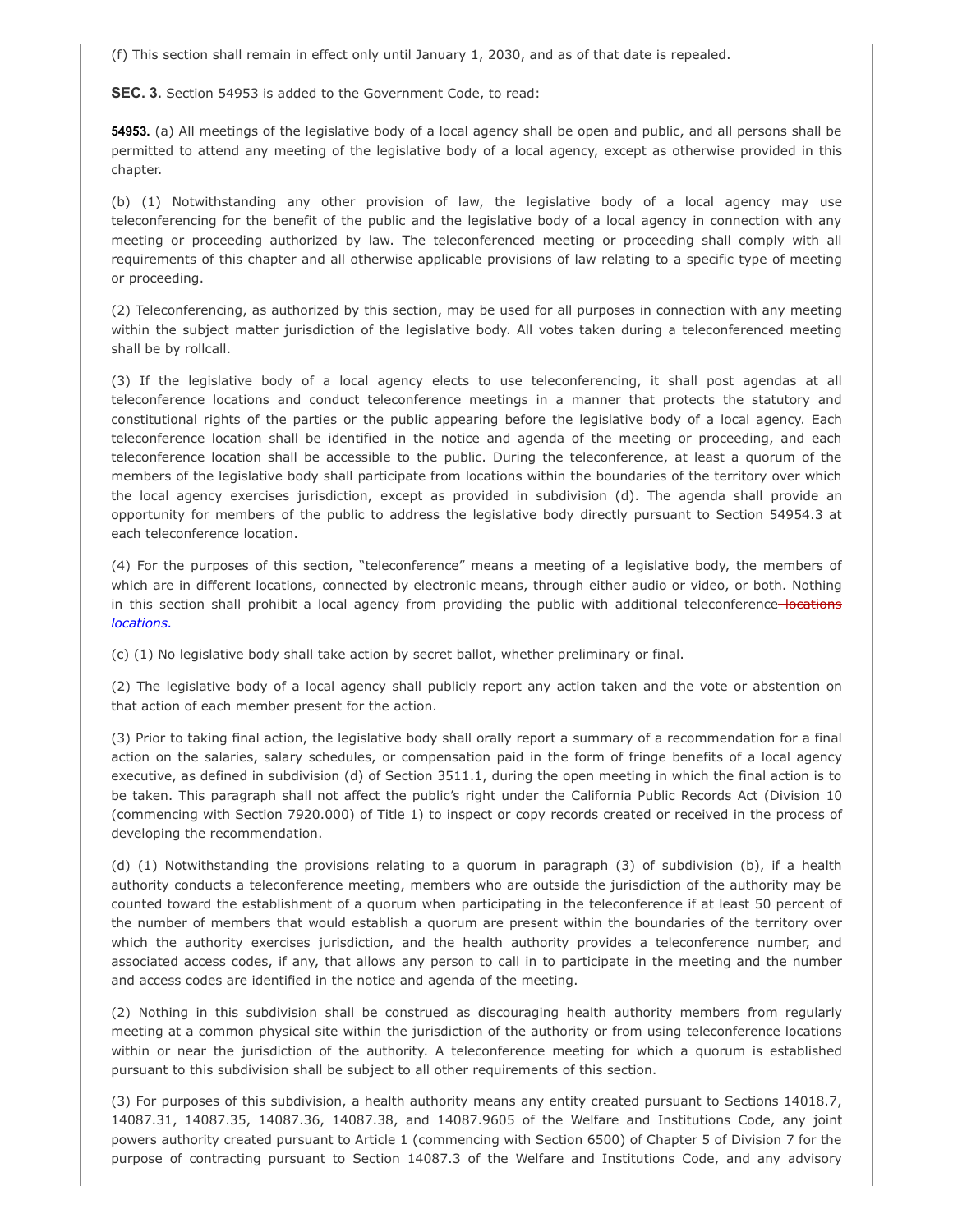committee to a county-sponsored health plan licensed pursuant to Chapter 2.2 (commencing with Section 1340) of Division 2 of the Health and Safety Code if the advisory committee has 12 or more members.

(e) This section shall become operative January 1, 2030.

**SEC. 4.** The Legislature finds and declares that Sections 1, 2, and 3 of this act, which amend, repeal, and add Section 54953 of the Government Code, further, within the meaning of paragraph (7) of subdivision (b) of Section 3 of Article I of the California Constitution, the purposes of that constitutional section as it relates to the right of public access to the meetings of local public bodies or the writings of local public officials and local agencies. Pursuant to paragraph (7) of subdivision (b) of Section 3 of Article I of the California Constitution, the Legislature makes the following findings:

This act is necessary to ensure minimum standards for public participation allowing for greater public participation in teleconference meetings.

**SEC. 5.** (a) The Legislature finds and declares that during the COVID-19 public health emergency, certain requirements of the Ralph M. Brown Act (Chapter 9 (commencing with Section 54950) of Part 1 of Division 2 of Title 5 of the Government Code) and the Bagley-Keene Open Meeting Act (Article 9 (commencing with Section 11120) of Chapter 1 of Part 1 of Division 3 of Title 2 of the Government Code) were suspended by Executive Order No. N-29-20. Audio and video teleconference were widely used to conduct public meetings in lieu of physical location meetings, and public meetings conducted by teleconference during the COVID-19 public health emergency have been productive, have increased public participation by all members of the public regardless of their location in the state and ability to travel to physical meeting locations, have protected the health and safety of civil servants and the public, and have reduced travel costs incurred by members of state bodies and reduced work hours spent traveling to and from meetings.

(b) The Legislature finds and declares that Sections 1, 2, and 3 of this act, which amend, repeal, and add Section 54953 of the Government Code, impose a potential limitation on the public's right of access to the meetings of public bodies or the writings of public officials and agencies within the meaning of Section 3 of Article I of the California Constitution. Pursuant to that constitutional provision, the Legislature makes the following findings to demonstrate the interest protected by this potential limitation and the need for protecting that interest:

By removing the requirement for each teleconference location to be identified in the notice and agenda, including the member's private home address, and by providing exceptions to the requirements that each teleconference location must be accessible to the public and that members of the public be given the opportunity to address the legislative body directly at each teleconference location, this act protects the personal, private information and location of public officials and their families while preserving the public's right to access information concerning the conduct of the people's business.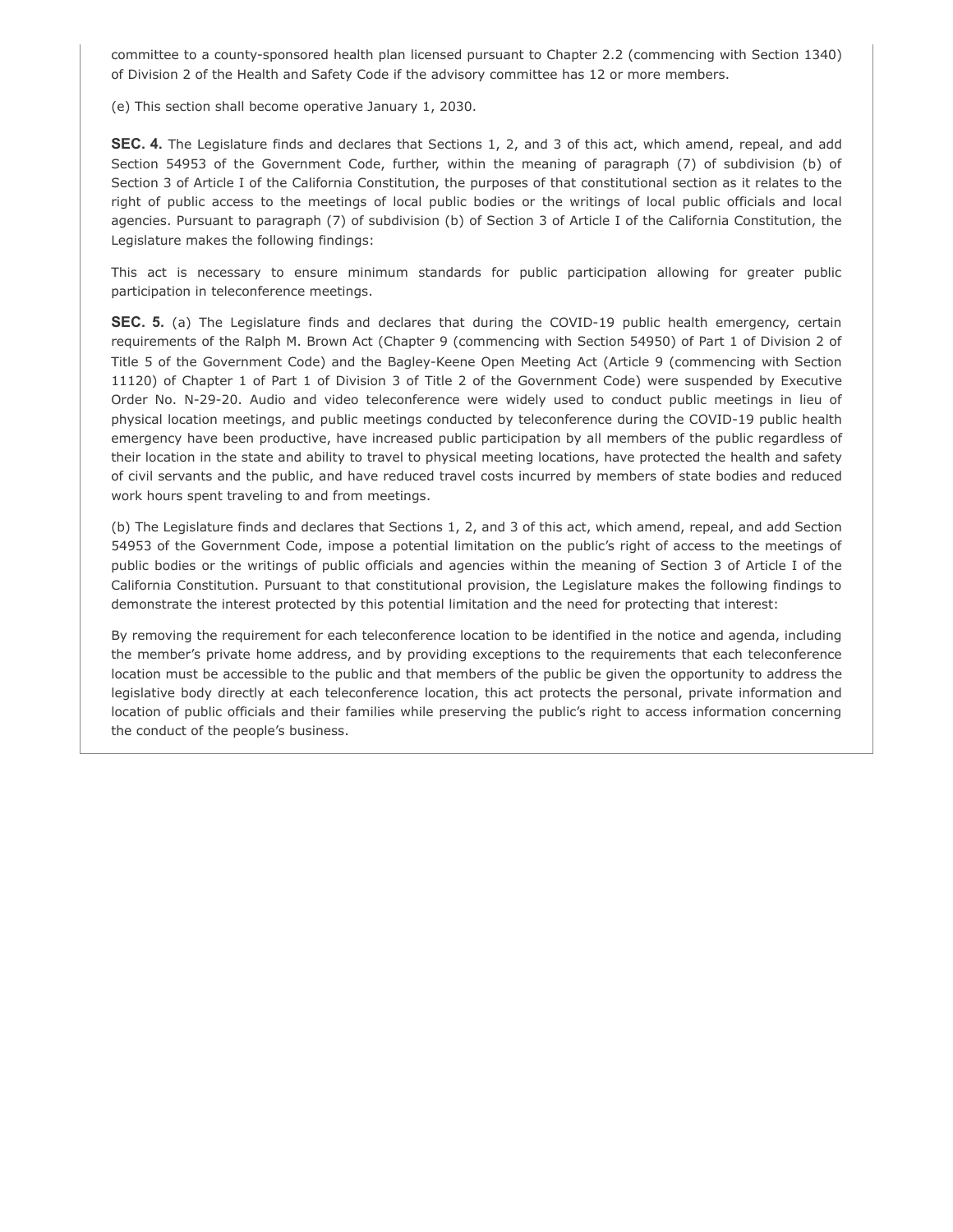# **ATTACHMENT 2**

<span id="page-16-0"></span>

# **AB-2449 Open meetings: local agencies: teleconferences.** (2021-2022)



teleconferencing subject to certain requirements, particularly that the legislative body notice each teleconference location of each member that will be participating in the public meeting, that each teleconference location be accessible to the public, that members of the public be allowed to address the legislative body at each teleconference location, that the legislative body post an agenda at each teleconference location, and that at least a quorum of the legislative body participate from locations within the boundaries of the local agency's jurisdiction. The act provides an exemption to the jurisdictional requirement for health authorities, as defined.

Existing law, until January 1, 2024, authorizes a local agency to use teleconferencing without complying with those specified teleconferencing requirements in specified circumstances when a declared state of emergency is in effect, or in other situations related to public health.

This bill would *revise and recast those teleconferencing provisions and, until January 1, 2028, would* authorize a local agency to use teleconferencing without complying with those specified the teleconferencing requirements *that each teleconference location be identified in the notice and agenda and that each teleconference location be accessible to the public* if at least a quorum of the members of the legislative body participates in person from a singular *physical* location clearly identified on the agenda that is open to the public and situated within the local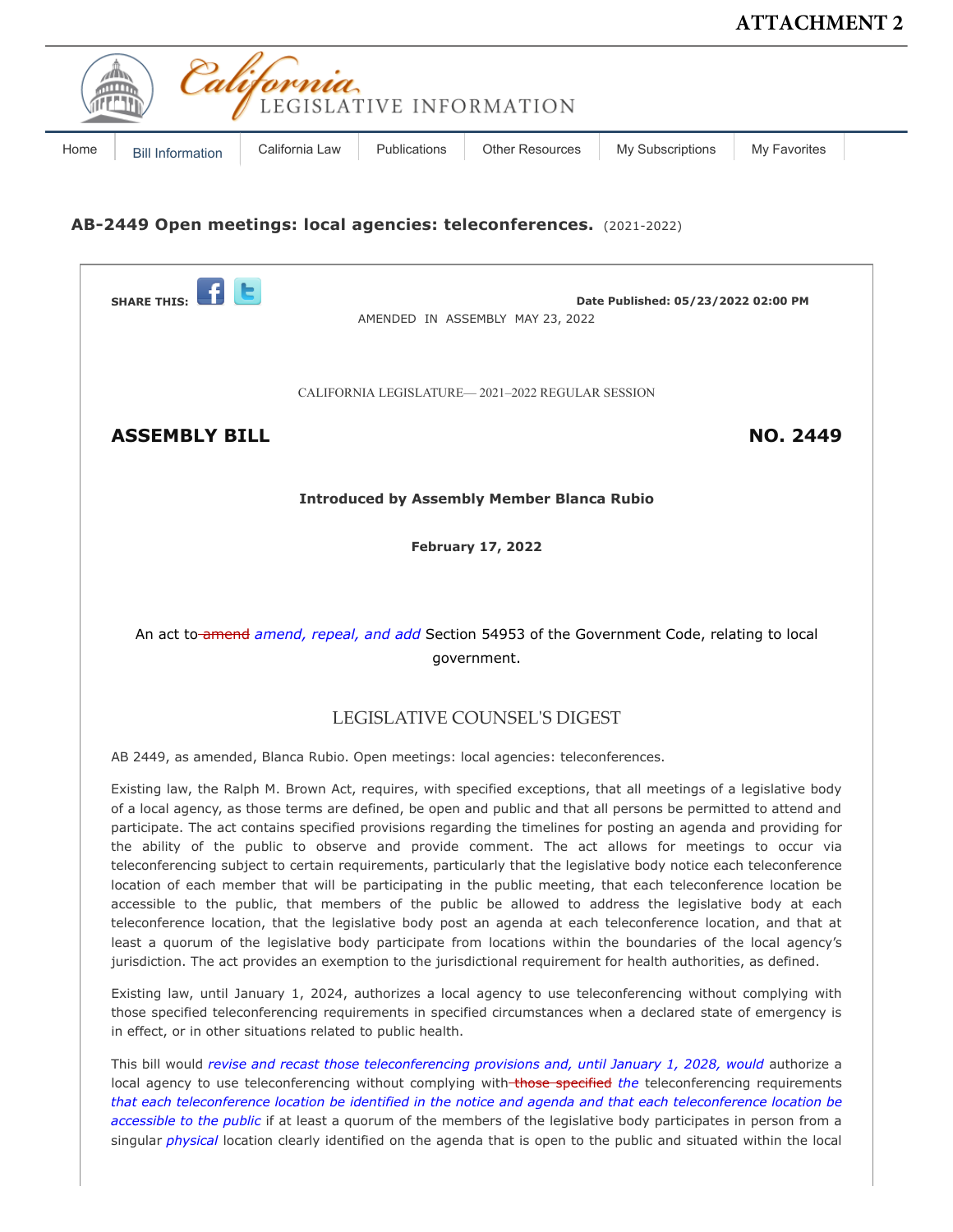agency's jurisdiction. The *Under this exception, the bill would authorize a member to participate remotely only under specified circumstances and for a period of three consecutive months.*

*This* bill would impose prescribed requirements for this exception relating to notice, agendas, the means and manner of access, and procedures for disruptions. The bill would require the legislative body to implement a procedure for receiving and swiftly resolving requests for reasonable accommodation for individuals with disabilities, consistent with federal law.

Existing constitutional provisions require that a statute that limits the right of access to the meetings of public bodies or the writings of public officials and agencies be adopted with findings demonstrating the interest protected by the limitation and the need for protecting that interest.

This bill would make legislative findings to that effect.

The California Constitution requires local agencies, for the purpose of ensuring public access to the meetings of public bodies and the writings of public officials and agencies, to comply with a statutory enactment that amends or enacts laws relating to public records or open meetings and contains findings demonstrating that the enactment furthers the constitutional requirements relating to this purpose.

This bill would make legislative findings to that effect.

Vote: majority Appropriation: no Fiscal Committee: no Local Program: no

## THE PEOPLE OF THE STATE OF CALIFORNIA DO ENACT AS FOLLOWS:

**SECTION 1.** Section 54953 of the Government Code, as amended by Section 3 of Chapter 165 of the Statutes of 2021, is amended to read:

**54953.** (a) All meetings of the legislative body of a local agency shall be open and public, and all persons shall be permitted to attend any meeting of the legislative body of a local agency, except as otherwise provided in this chapter.

(b) (1) Notwithstanding any other provision of law, the legislative body of a local agency may use teleconferencing for the benefit of the public and the legislative body of a local agency in connection with any meeting or proceeding authorized by law. The teleconferenced meeting or proceeding shall comply with all otherwise applicable requirements of this chapter and all otherwise applicable provisions of law relating to a specific type of meeting or proceeding.

(2) Teleconferencing, as authorized by this section, may be used for all purposes in connection with any meeting within the subject matter jurisdiction of the legislative body. All *If the legislative body of a local agency elects to use teleconferencing, the legislative body of a local agency shall comply with all of the following:*

*(A) All* votes taken during a teleconferenced meeting shall be by rollcall.

*(B) The teleconferenced meetings shall be conducted in a manner that protects the statutory and constitutional rights of the parties or the public appearing before the legislative body of a local agency.*

(C) The legislative body shall give notice of the meeting and post agendas as otherwise required by this chapter.

(D) The legislative body shall allow members of the public to access the meeting and the agenda shall provide an *opportunity for members of the public to address the legislative body directly pursuant to Section 54954.3.*

(3) If the legislative body of a local agency elects to use teleconferencing, it shall post agendas at all teleconference locations and conduct teleconference meetings in a manner that protects the statutory and constitutional rights of the parties or the public appearing before the legislative body of a local agency. *locations.* Each teleconference location shall be identified in the notice and agenda of the meeting or proceeding, and each teleconference location shall be accessible to the public. During the teleconference, at least a quorum of the members of the legislative body shall participate from locations within the boundaries of the territory over which the local agency exercises jurisdiction, except as provided in subdivisions (d) and (e). The agenda shall provide an opportunity for members of the public to address the legislative body directly pursuant to Section 54954.3 at each teleconference location.

(4)For the purposes of this section, "teleconference" means a meeting of a legislative body, the members of which are in different locations, connected by electronic means, through either audio or video, or both. Nothing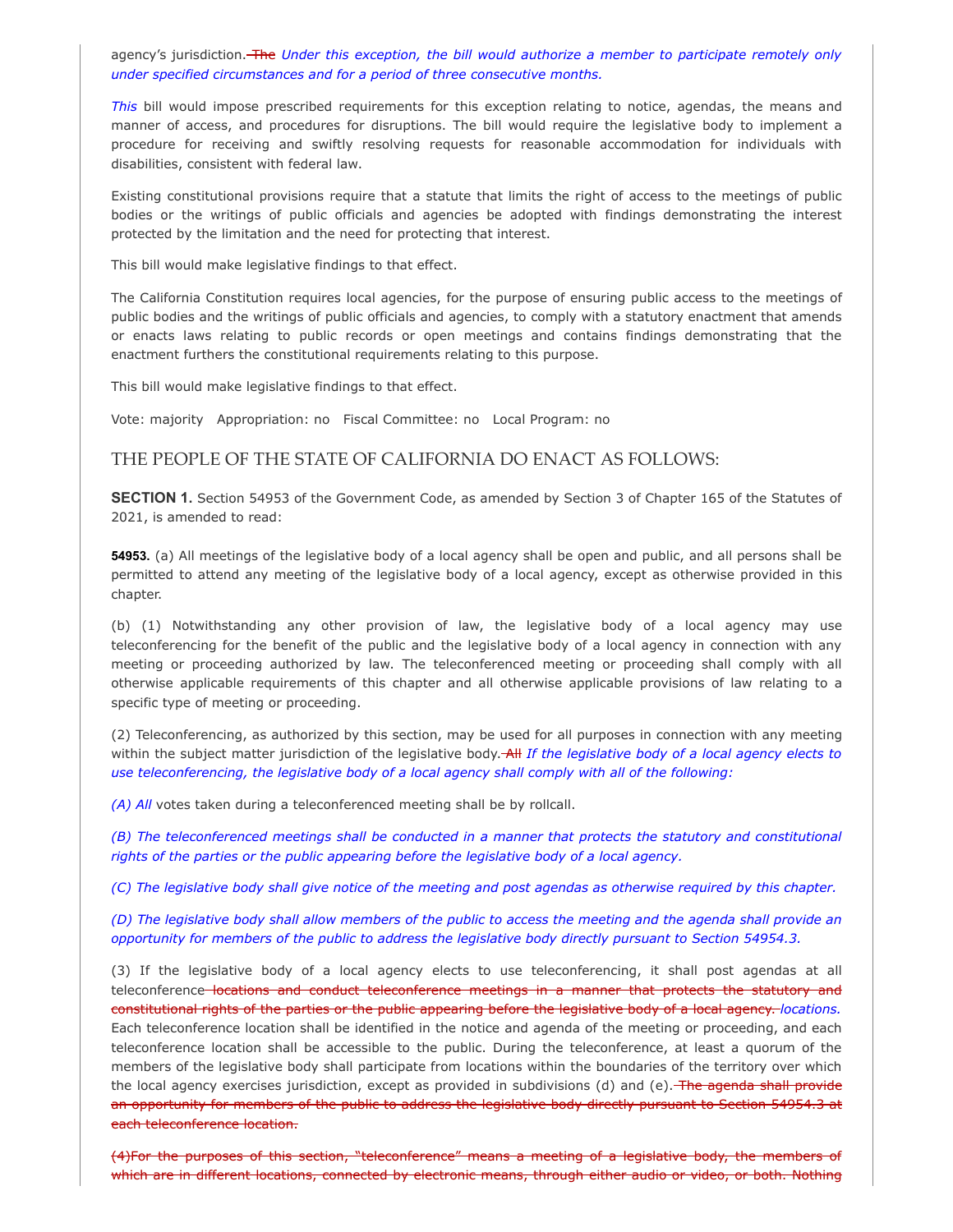#### in this section shall prohibit a local agency from providing the public with additional teleconference locations.

(c) (1) No legislative body shall take action by secret ballot, whether preliminary or final.

(2) The legislative body of a local agency shall publicly report any action taken and the vote or abstention on that action of each member present for the action.

(3) Prior to taking final action, the legislative body shall orally report a summary of a recommendation for a final action on the salaries, salary schedules, or compensation paid in the form of fringe benefits of a local agency executive, as defined in subdivision (d) of Section 3511.1, during the open meeting in which the final action is to be taken. This paragraph shall not affect the public's right under the California Public Records Act (Division 10 (commencing with Section 7920.000) if *of* Title 1) to inspect or copy records created or received in the process of developing the recommendation.

(d) (1) Notwithstanding the provisions relating to a quorum in paragraph (3) of subdivision (b), if a health authority conducts a teleconference meeting, members who are outside the jurisdiction of the authority may be counted toward the establishment of a quorum when participating in the teleconference if at least 50 percent of the number of members that would establish a quorum are present within the boundaries of the territory over which the authority exercises jurisdiction, and the health authority provides a teleconference number, and associated access codes, if any, that allows any person to call in to participate in the meeting and the number and access codes are identified in the notice and agenda of the meeting.

(2) Nothing in this subdivision shall be construed as discouraging health authority members from regularly meeting at a common physical site within the jurisdiction of the authority or from using teleconference locations within or near the jurisdiction of the authority. A teleconference meeting for which a quorum is established pursuant to this subdivision shall be subject to all other requirements of this section.

(3) For purposes of this subdivision, a health authority means any entity created pursuant to Sections 14018.7, 14087.31, 14087.35, 14087.36, 14087.38, and 14087.9605 of the Welfare and Institutions Code, any joint powers authority created pursuant to Article 1 (commencing with Section 6500) of Chapter 5 of Division 7 for the purpose of contracting pursuant to Section 14087.3 of the Welfare and Institutions Code, and any advisory committee to a county-sponsored health plan licensed pursuant to Chapter 2.2 (commencing with Section 1340) of Division 2 of the Health and Safety Code if the advisory committee has 12 or more members.

(e) (1) A *The legislative body of a* local agency may use teleconferencing without complying with the requirements of paragraph (3) of subdivision (b) if the legislative body complies with the requirements of paragraph (2) of this subdivision in any of the following circumstances:

(A) The legislative body holds a meeting during a proclaimed state of emergency, and state or local officials have imposed or recommended measures to promote social distancing.

(B) The legislative body holds a meeting during a proclaimed state of emergency for the purpose of determining, by majority vote, whether as a result of the emergency, meeting in person would present imminent risks to the health or safety of attendees.

(C) The legislative body holds a meeting during a proclaimed state of emergency and has determined, by majority vote, pursuant to subparagraph (B), that, as a result of the emergency, meeting in person would present imminent risks to the health or safety of attendees.

(2) A legislative body that holds a meeting pursuant to this subdivision shall do all of the following:

(A)The legislative body shall give notice of the meeting and post agendas as otherwise required by this chapter.

(B)The legislative body shall allow members of the public to access the meeting and the agenda shall provide an opportunity for members of the public to address the legislative body directly pursuant to Section 54954.3. In

*(A) In* each instance in which notice of the time of the teleconferenced meeting is otherwise given or the agenda for the meeting is otherwise posted, the legislative body shall also give notice of the means by which members of the public may access the meeting and offer public comment. The agenda shall identify and include an opportunity for all persons to attend via a call-in option or an internet-based service option. This subparagraph shall not be construed to require the legislative body to provide a physical location from which the public may attend or comment.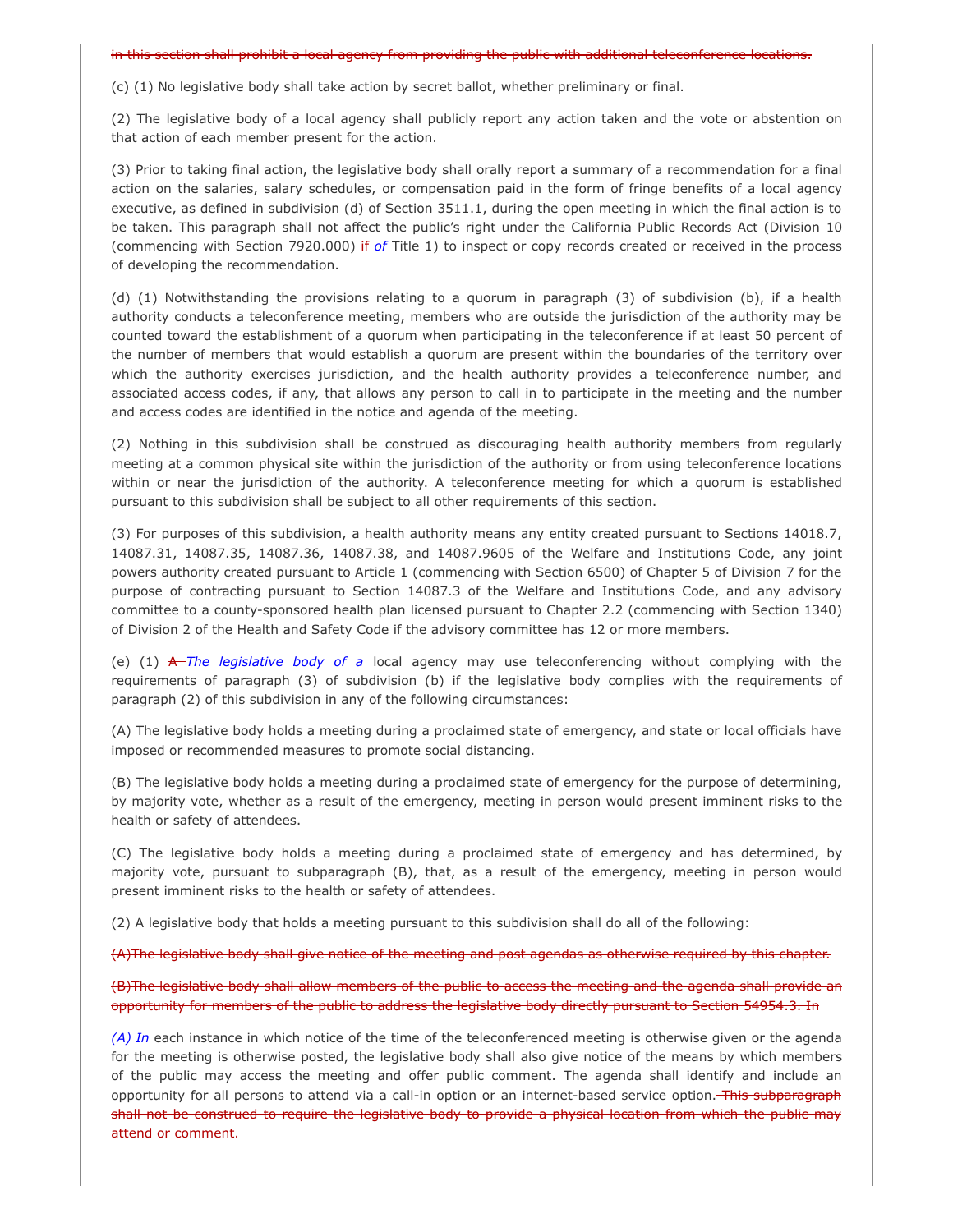(C)The legislative body shall conduct teleconference meetings in a manner that protects the statutory and constitutional rights of the parties and the public appearing before the legislative body of a local agency.

## $f<sub>CD</sub>$

*(B)* In the event of a disruption that prevents the public agency *legislative body* from broadcasting the meeting to members of the public using the call-in option or internet-based service option, or in the event of a disruption within the local agency's control that prevents members of the public from offering public comments using the call-in option or internet-based service option, the *legislative* body shall take no further action on items appearing on the meeting agenda until public access to the meeting via the call-in option or internet-based service option is restored. Actions taken on agenda items during a disruption that prevents the public agency *legislative body* from broadcasting the meeting may be challenged pursuant to Section 54960.1.

### (E)

*(C)* The legislative body shall not require public comments to be submitted in advance of the meeting and must provide an opportunity for the public to address the legislative body and offer comment in real time. This subparagraph shall not be construed to require the legislative body to provide a physical location from which the public may attend or comment.

#### $\leftrightarrow$

*(D)* Notwithstanding Section 54953.3, an individual desiring to provide public comment through the use of an internet website, or other online platform, not under the control of the local legislative body, that requires registration to log in to a teleconference may be required to register as required by the third-party internet website or online platform to participate.

## $<sub>(G)</sub>$ </sub>

*(E)* (i) A legislative body that provides a timed public comment period for each agenda item shall not close the public comment period for the agenda item, or the opportunity to register, pursuant to subparagraph (F), to provide public comment until that timed public comment period has elapsed.

(ii) A legislative body that does not provide a timed public comment period, but takes public comment separately on each agenda item, shall allow a reasonable amount of time per agenda item to allow public members the opportunity to provide public comment, including time for members of the public to register pursuant to subparagraph (F), or otherwise be recognized for the purpose of providing public comment.

(iii) A legislative body that provides a timed general public comment period that does not correspond to a specific agenda item shall not close the public comment period or the opportunity to register, pursuant to subparagraph (F), until the timed general public comment period has elapsed.

(3) If a state of emergency remains active, or state or local officials have imposed or recommended measures to promote social distancing, in order to continue to teleconference without compliance with paragraph (3) of subdivision (b), the legislative body shall, not later than 30 days after teleconferencing for the first time pursuant to subparagraph (A), (B), or (C) of paragraph (1), and every 30 days thereafter, make the following findings by majority vote:

(A) The legislative body has reconsidered the circumstances of the state of emergency.

(B) Any of the following circumstances exist:

(i) The state of emergency continues to directly impact the ability of the members to meet safely in person.

(ii) State or local officials continue to impose or recommend measures to promote social distancing.

(4)For the purposes of this subdivision, "state of emergency" means a state of emergency proclaimed pursuant to Section 8625 of the California Emergency Services Act (Article 1 (commencing with Section 8550) of Chapter 7 of Division 1 of Title 2).

(4) This subdivision shall not be construed to require the legislative body to provide a physical location from *which the public may attend or comment.*

(f) A *(1) The legislative body of a* local agency may use teleconferencing without complying with paragraph (3) of subdivision (b) if, during the teleconference meeting, at least a quorum of the members of the legislative body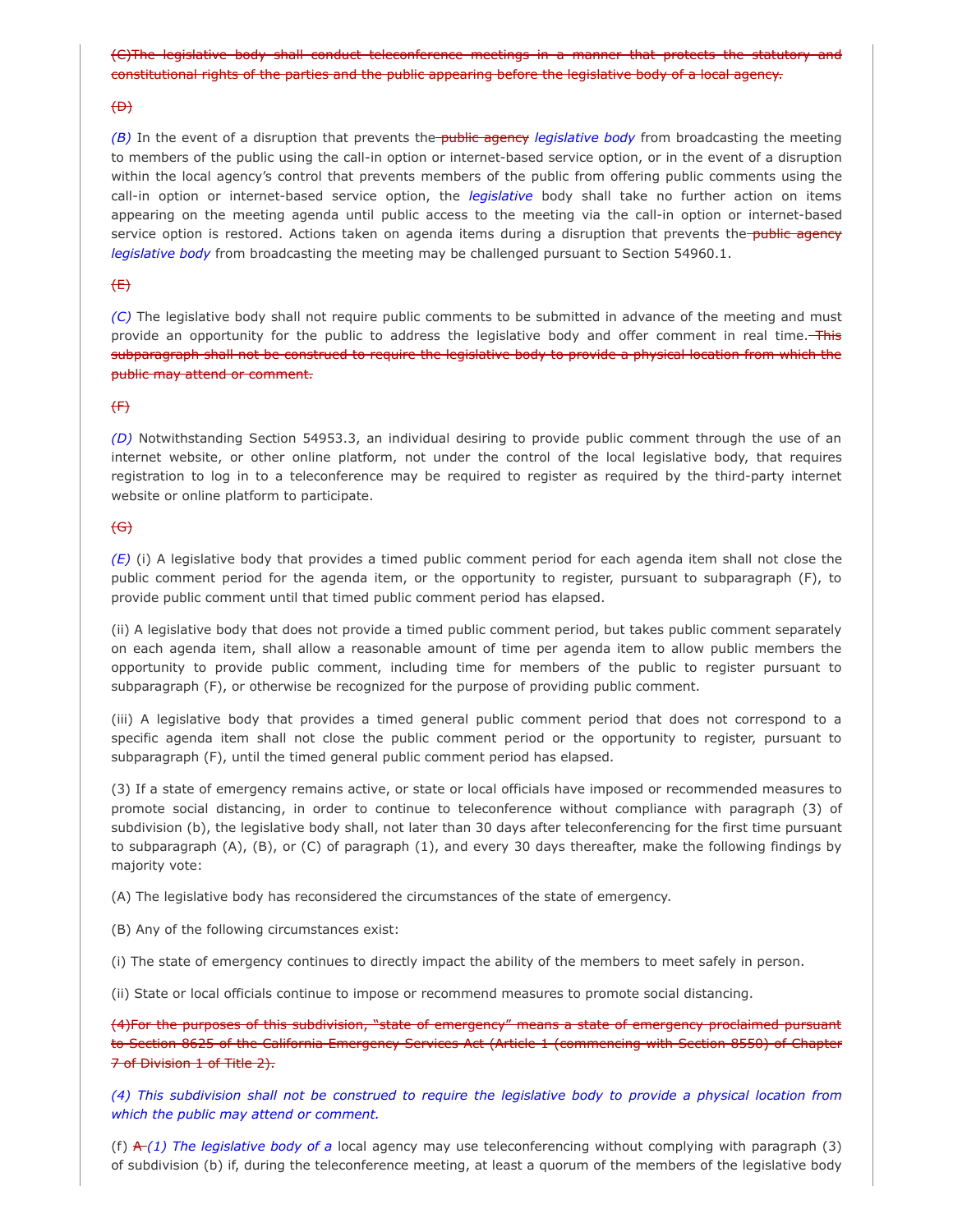participates in person from a singular *physical* location clearly identified on the agenda, which location shall be open to the public and situated within the boundaries of the territory over which the local agency exercises jurisdiction and the legislative body complies with all of the following:

(1)The legislative body shall give notice of the meeting and post agendas as otherwise required by this chapter.

(2)All members of the legislative body attending the meeting by teleconference shall participate only through both audio and visual technology.

(A) The legislative body shall provide at least one of the following as a means by which the public may remotely *hear and visually observe the meeting, and remotely address the legislative body:*

*(i) A two-way audio-visual platform.*

*(ii) A two-way telephonic service and a live webcasting of the meeting.*

*(B) In each instance in which notice of the time of the teleconferenced meeting is otherwise given or the agenda* for the meeting is otherwise posted, the legislative body shall also give notice of the means by which members *of the public may access the meeting and offer public comment.*

(3)The legislative body shall allow members of the public to access the meeting and the agenda shall provide an opportunity for members of the public to address the legislative body directly pursuant to Section 54954.3. In each instance in which notice of the time of the meeting is otherwise given or the agenda for the meeting is otherwise posted, the legislative body shall also give notice of the means by which members of the public may access the meeting and offer public comment. The

*(C) The* agenda shall identify and include an opportunity for all persons to attend *and address the legislative body directly pursuant to Section 54954.3* via a call-in-option or *option, via* an internet-based service option, and an opportunity for members of the public to attend and address the legislative bodyat the in-person location of the meeting.

(4)The legislative body shall conduct teleconference meetings in a manner that protects the statutory and constitutional rights of the parties and the public appearing before the legislative body of a local agency. *and at the in-person location of the meeting.*

## $<sup>5</sup>$ </sup>

*(D)* In the event of a disruption that prevents the public agency *legislative body* from broadcasting the meeting to members of the public using the call-in option or internet-based service option, or in the event of a disruption within the local agency's control that prevents members of the public from offering public comments using the call-in option or internet-based service option, the *legislative* body shall take no further action on items appearing on the meeting agenda until public access to the meeting via the call-in option or internet-based service option is restored. Actions taken on agenda items during a disruption that prevents the public agency *legislative body* from broadcasting the meeting may be challenged pursuant to Section 54960.1.

## $<sup>(6)</sup>$ </sup>

*(E)* The legislative body shall not require public comments to be submitted in advance of the meeting and must provide an opportunity for the public to address the legislative body and offer comment in real time.

## $(7)$

*(F)* Notwithstanding Section 54953.3, an individual desiring to provide public comment through the use of an internet website, or other online platform, not under the control of the local legislative body, that requires registration to log in to a teleconference may be required to register as required by the third-party internet website or online platform to participate.

(2) A member of the legislative body shall only participate in the meeting remotely pursuant to this subdivision, *if all of the following requirements are met:*

#### *(A) One of the following circumstances applies:*

(i) The agenda identifies that the member of the legislative body will participate in the meeting remotely and provides a brief general description of the circumstances relating to their need to appear remotely at the given *meeting. A brief general description of an item generally needs not to exceed 20 words.*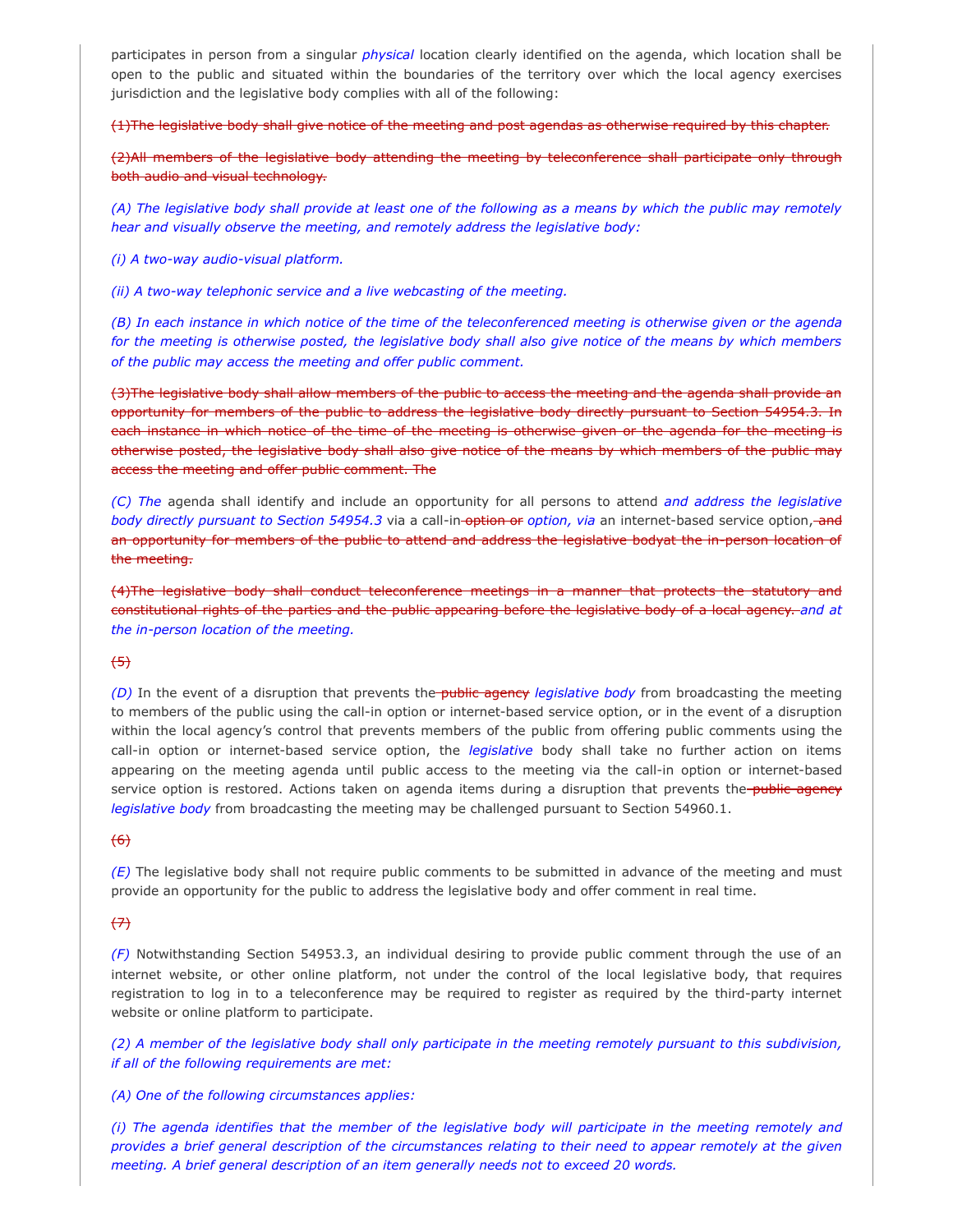(ii) The circumstances relating to the member's need to participate remotely arose after the agenda for the meeting was posted and those circumstances are publicly disclosed at the meeting before any action is taken.

(B) The member shall publicly disclose at the meeting before any action is taken, whether any other individuals 18 years of age or older are present in the room at the remote location with the member, and the general nature *of the member's relationship with any such individuals.*

*(C) The member shall participate through both audio and visual technology.*

(3) The provisions of this subdivision shall not serve as a means for any member of a legislative body to participate in meetings of the legislative body solely by teleconference from a remote location for a period of *three consecutive months.*

 $<sup>(8)</sup>$ </sup>

*(g)* The legislative body shall have and implement a procedure for receiving and swiftly resolving requests for reasonable accommodation for individuals with disabilities, consistent with the federal Americans with Disabilities Act of 1990 (42 U.S.C. Sec. 12132), and resolving any doubt in favor of accessibility. In each instance in which notice of the time of the meeting is otherwise given or the agenda for the meeting is otherwise posted, the legislative body shall also give notice of the procedure for receiving and resolving requests for accommodation.

*(h) The legislative body shall conduct meetings subject to this chapter consistent with applicable state and federal civil rights laws, including, but not limited to, the language access and other nondiscrimination* obligations of Section 11135 and Subchapter V (commencing with Section 2000d) of Chapter 21 of Title 42 of the *United States Code.*

*(i) (1) Nothing in this section shall prohibit a legislative body from providing the public with additional teleconference locations.*

(2) Nothing in this section shall prohibit a legislative body from providing members of the public with additional *physical locations in which the public may observe and address the legislative body by electronic means.*

*(j) For the purposes of this section, the following definitions shall apply:*

(1) "Remote location" means a location from which a member of a legislative body participates in a meeting *pursuant to subdivision (f), other than any physical meeting location designated in the notice of the meeting. Remote locations need not be accessible to the public.*

*(2) "Remote participation" means participation in a meeting by teleconference at a location other than any physical meeting location designated in the notice of the meeting. Watching or listening to a meeting via webcasting or another similar electronic medium that does not permit members to interactively hear, discuss, or deliberate on matters, does not constitute remote participation.*

*(3) "State of emergency" means a state of emergency proclaimed pursuant to Section 8625 of the California* Emergency Services Act (Article 1 (commencing with Section 8550) of Chapter 7 of Division 1 of Title 2).

(4) "Teleconference" means a meeting of a legislative body, the members of which are in different locations, *connected by electronic means, through either audio or video, or both.*

*(5) "Two-way audio-visual platform" means an online platform that provides participants with the ability to participate in a meeting via both an interactive video conference and a two-way telephonic function.*

*(6) "Two-way telephonic service" means a telephone service that does not require internet access, is not* provided as part of a two-way audio-visual platform, and allows participants to dial a telephone number to listen *and verbally participate.*

*(7) "Webcasting" means a streaming video broadcast online or on television, using streaming media technology to distribute a single content source to many simultaneous listeners and viewers.*

 $\left(\frac{d}{dx}\right)$ 

*(k)* This section shall remain in effect only until January 1, 2024, and as of that date is repealed.

**SEC. 2.** Section 54953 of the Government Code, as added by Section 4 of Chapter 165 of the Statutes of 2021, is amended to read: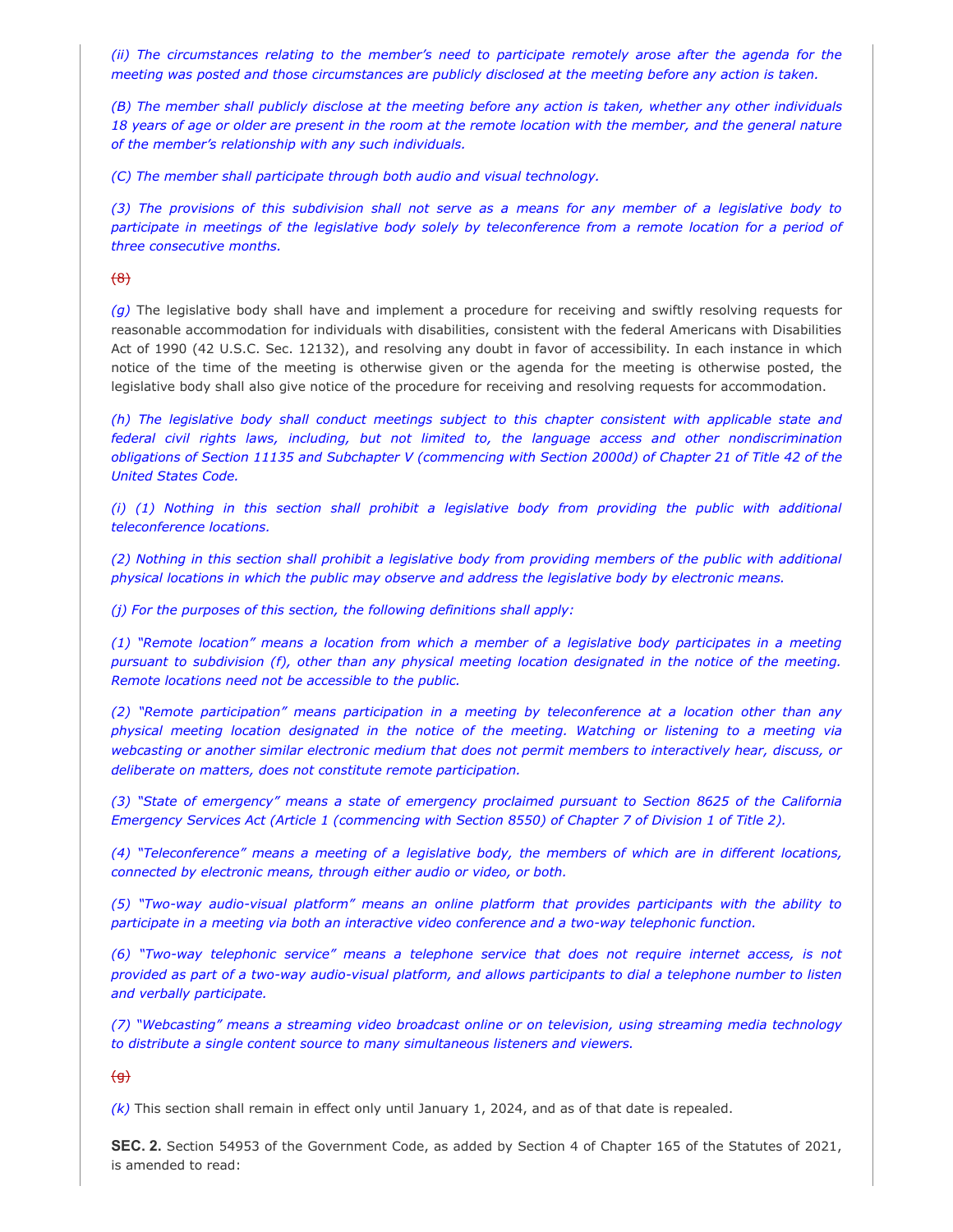**54953.** (a) All meetings of the legislative body of a local agency shall be open and public, and all persons shall be permitted to attend any meeting of the legislative body of a local agency, except as otherwise provided in this chapter.

(b) (1) Notwithstanding any other provision of law, the legislative body of a local agency may use teleconferencing for the benefit of the public and the legislative body of a local agency in connection with any meeting or proceeding authorized by law. The teleconferenced meeting or proceeding shall comply with all *otherwise applicable* requirements of this chapter and all otherwise applicable provisions of law relating to a specific type of meeting or proceeding.

(2) Teleconferencing, as authorized by this section, may be used for all purposes in connection with any meeting within the subject matter jurisdiction of the legislative body. All *If the legislative body of a local agency elects to use teleconferencing, the legislative body of a local agency shall comply with all of the following:*

*(A) All* votes taken during a teleconferenced meeting shall be by rollcall.

*(B) The teleconferenced meetings shall be conducted in a manner that protects the statutory and constitutional rights of the parties or the public appearing before the legislative body of a local agency.*

(C) The legislative body shall give notice of the meeting and post agendas as otherwise required by this chapter.

(D) The legislative body shall allow members of the public to access the meeting and the agenda shall provide an *opportunity for members of the public to address the legislative body directly pursuant to Section 54954.3.*

(3) If the legislative body of a local agency elects to use teleconferencing, it shall post agendas at all teleconference locations and conduct teleconference meetings in a manner that protects the statutory and constitutional rights of the parties or the public appearing before the legislative body of a local agency. *locations.* Each teleconference location shall be identified in the notice and agenda of the meeting or proceeding, and each teleconference location shall be accessible to the public. During the teleconference, at least a quorum of the members of the legislative body shall participate from locations within the boundaries of the territory over which the local agency exercises jurisdiction, except as provided in subdivision (d). The agenda shall provide an opportunity for members of the public to address the legislative body directly pursuant to Section 54954.3 at each teleconference location.

(4)For the purposes of this section, "teleconference" means a meeting of a legislative body, the members of which are in different locations, connected by electronic means, through either audio or video, or both. Nothing in this section shall prohibit a local agency from providing the public with additional teleconference locations

(c) (1) No legislative body shall take action by secret ballot, whether preliminary or final.

(2) The legislative body of a local agency shall publicly report any action taken and the vote or abstention on that action of each member present for the action.

(3) Prior to taking final action, the legislative body shall orally report a summary of a recommendation for a final action on the salaries, salary schedules, or compensation paid in the form of fringe benefits of a local agency executive, as defined in subdivision (d) of Section 3511.1, during the open meeting in which the final action is to be taken. This paragraph shall not affect the public's right under the California Public Records Act (Division 10 (commencing with Section 7920.000) of Title 1) to inspect or copy records created or received in the process of developing the recommendation.

(d) (1) Notwithstanding the provisions relating to a quorum in paragraph (3) of subdivision (b), if a health authority conducts a teleconference meeting, members who are outside the jurisdiction of the authority may be counted toward the establishment of a quorum when participating in the teleconference if at least 50 percent of the number of members that would establish a quorum are present within the boundaries of the territory over which the authority exercises jurisdiction, and the health authority provides a teleconference number, and associated access codes, if any, that allows any person to call in to participate in the meeting and the number and access codes are identified in the notice and agenda of the meeting.

(2) Nothing in this subdivision shall be construed as discouraging health authority members from regularly meeting at a common physical site within the jurisdiction of the authority or from using teleconference locations within or near the jurisdiction of the authority. A teleconference meeting for which a quorum is established pursuant to this subdivision shall be subject to all other requirements of this section.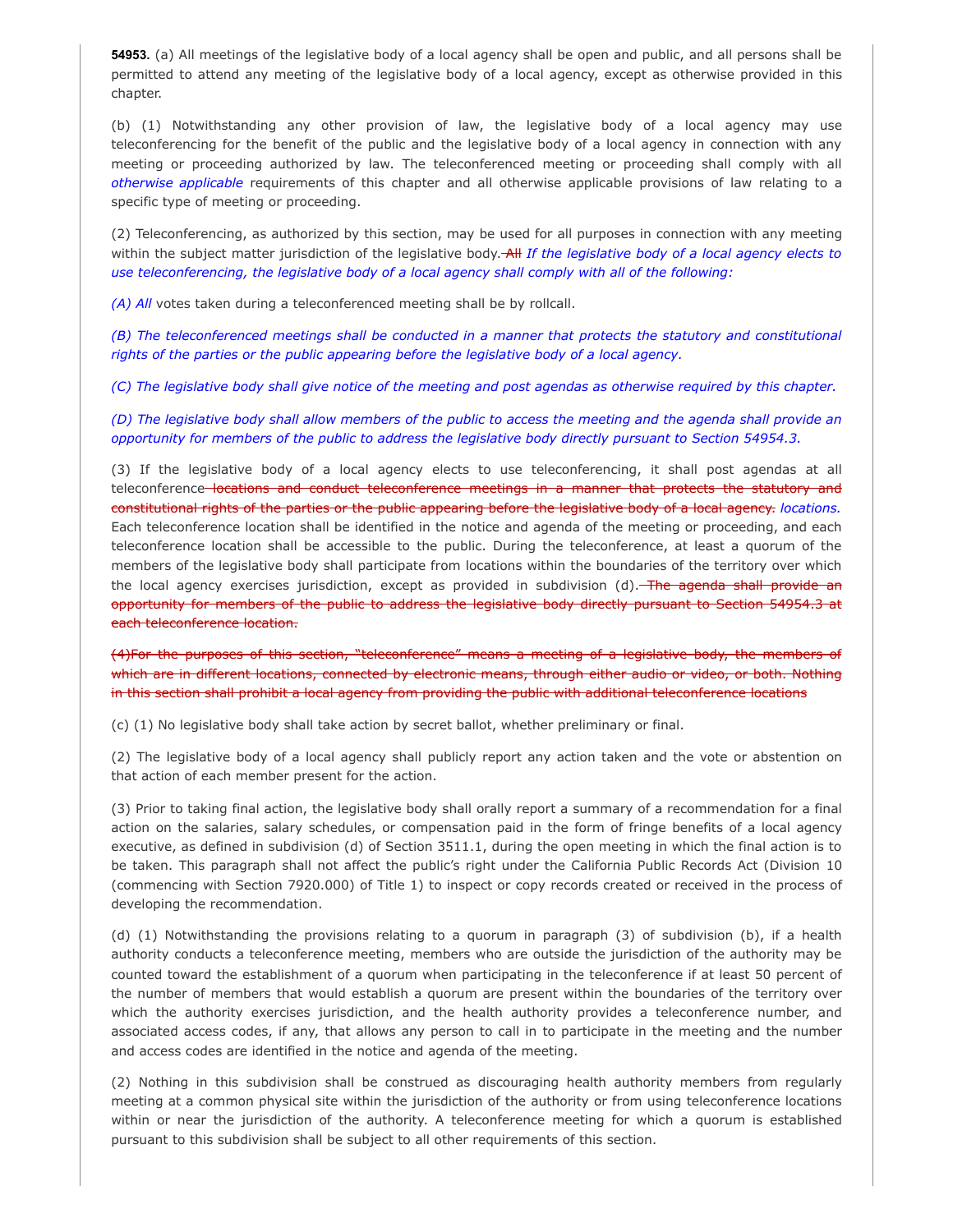(3) For purposes of this subdivision, a health authority means any entity created pursuant to Sections 14018.7, 14087.31, 14087.35, 14087.36, 14087.38, and 14087.9605 of the Welfare and Institutions Code, any joint powers authority created pursuant to Article 1 (commencing with Section 6500) of Chapter 5 of Division 7 for the purpose of contracting pursuant to Section 14087.3 of the Welfare and Institutions Code, and any advisory committee to a county-sponsored health plan licensed pursuant to Chapter 2.2 (commencing with Section 1340) of Division 2 of the Health and Safety Code if the advisory committee has 12 or more members.

(e) A *(1) The legislative body of a* local agency may use teleconferencing without complying with the requirements of paragraph (3) of subdivision (b) if, during the teleconference meeting, at least a quorum of the members of the legislative body participates in person from a singular *physical* location clearly identified on the agenda, which location shall be open to the public and situated within the boundaries of the territory over which the local agency exercises jurisdiction and the legislative body complies with all of the following:

(1)The legislative body shall give notice of the meeting and post agendas as otherwise required by this chapter.

(2)All members of the legislative body attending the meeting by teleconference shall participate only through both audio and visual technology.

(A) The legislative body shall provide at least one of the following as a means by which the public may remotely *hear and visually observe the meeting, and remotely address the legislative body:*

*(i) A two-way audio-visual platform.*

*(ii) A two-way telephonic service and a live webcasting of the meeting.*

(B) In each instance in which notice of the time of the teleconferenced meeting is otherwise given or the agenda for the meeting is otherwise posted, the legislative body shall also give notice of the means by which members *of the public may access the meeting and offer public comment.*

(3)The legislative body shall allow members of the public to access the meeting and the agenda shall provide an opportunity for members of the public to address the legislative body directly pursuant to Section 54954.3. In each instance in which notice of the time of the meeting is otherwise given or the agenda for the meeting is otherwise posted, the legislative body shall also give notice of the means by which members of the public may access the meeting and offer public comment. The

*(C) The* agenda shall identify and include an opportunity for all persons to attend *and address the legislative body directly pursuant to Section 54954.3* via a call-in-option or option, via an internet-based service option, and an opportunity for members of the public to attend and address the legislative body at the in-person location of the meeting.

(4)The legislative body shall conduct teleconference meetings in a manner that protects the statutory and constitutional rights of the parties and the public appearing before the legislative body of a local agency.

#### $<sup>(5)</sup>$ </sup>

*(D)* In the event of a disruption that prevents the public agency *legislative body* from broadcasting the meeting to members of the public using the call-in option or internet-based service option, or in the event of a disruption within the local agency's control that prevents members of the public from offering public comments using the call-in option or internet-based service option, the *legislative* body shall take no further action on items appearing on the meeting agenda until public access to the meeting via the call-in option or internet-based service option is restored. Actions taken on agenda items during a disruption that prevents the public agency *legislative body* from broadcasting the meeting may be challenged pursuant to Section 54960.1.

#### $~~(6)~~$ </del>

*(E)* The legislative body shall not require public comments to be submitted in advance of the meeting and must provide an opportunity for the public to address the legislative body and offer comment in real time.

## $\leftrightarrow$

*(F)* Notwithstanding Section 54953.3, an individual desiring to provide public comment through the use of an internet website, or other online platform, not under the control of the local legislative body, that requires registration to log in to a teleconference may be required to register as required by the third-party internet website or online platform to participate.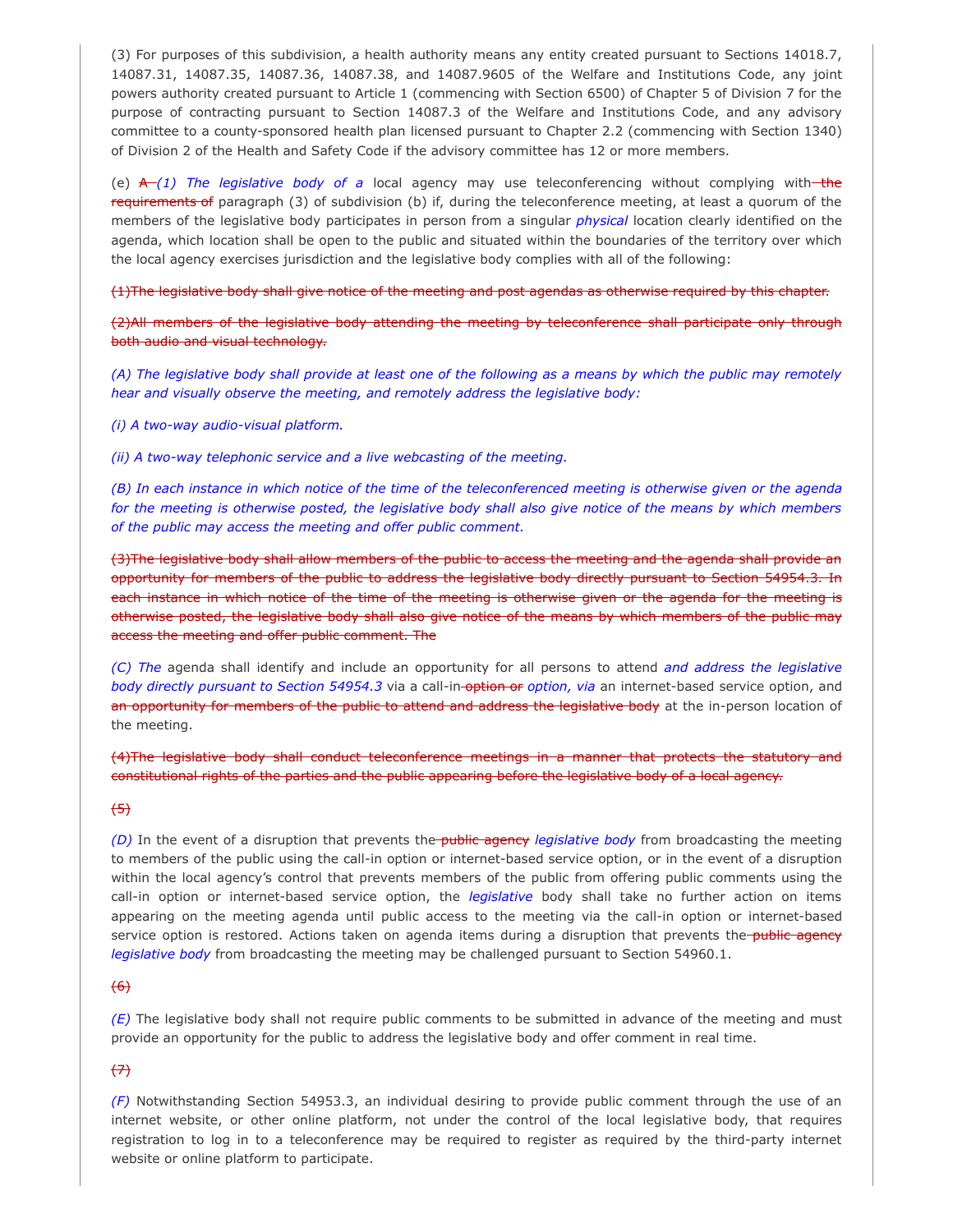(2) A member of the legislative body shall only participate in the meeting remotely pursuant to this subdivision, *if all of the following requirements are met:*

*(A) One of the following circumstances applies:*

(i) The agenda identifies that the member of the legislative body will participate in the meeting remotely and provides a brief general description of the circumstances relating to their need to appear remotely at the given *meeting. A brief general description of an item generally need not exceed 20 words.*

(ii) The circumstances relating to the member's need to participate remotely arose after the agenda for the meeting was posted and those circumstances are publicly disclosed at the meeting before any action is taken.

(B) The member shall publicly disclose at the meeting before any action is taken whether any other individuals 18 years of age or older are present in the room at the remote location with the member, and the general nature *of the member's relationship with any such individuals.*

*(C) The member shall participate through both audio and visual technology.*

(3) The provisions of this subdivision shall not serve as a means for any member of a legislative body to participate in meetings of the legislative body solely by teleconference from a remote location for a period of *three consecutive months.*

#### $f(8)$

*(f)* The legislative body shall have and implement a procedure for receiving and swiftly resolving requests for reasonable accommodation for individuals with disabilities, consistent with the federal Americans with Disabilities Act of 1990 (42 U.S.C. Sec. 12132), and resolving any doubt in favor of accessibility. In each instance in which notice of the time of the meeting is otherwise given or the agenda for the meeting is otherwise posted, the legislative body shall also give notice of the procedure for receiving and resolving requests for accommodation.

*(g) The legislative body shall conduct meetings subject to this chapter consistent with applicable state and federal civil rights laws, including, but not limited to, the language access and other nondiscrimination* obligations of Section 11135 and Subchapter V (commencing with Section 2000d) of Chapter 21 of Title 42 of the *United States Code.*

*(h) (1) Nothing in this section shall prohibit a legislative body from providing the public with additional teleconference locations.*

(2) Nothing in this section shall prohibit a legislative body from providing members of the public with additional *physical locations in which the public may observe and address the legislative body by electronic means.*

*(i) For the purposes of this section, the following definitions shall apply:*

(1) "Remote location" means a location from which a member of a legislative body participates in a meeting *pursuant to subdivision (e), other than any physical meeting location designated in the notice of the meeting. Remote locations need not be accessible to the public.*

*(2) "Remote participation" means participation in a meeting by teleconference at a location other than any physical meeting location designated in the notice of the meeting. Watching or listening to a meeting via webcasting or another similar electronic medium that does not permit members to interactively hear, discuss, or deliberate on matters, does not constitute remote participation.*

(3) "Teleconference" means a meeting of a legislative body, the members of which are in different locations, *connected by electronic means, through either audio or video, or both.*

*(4) "Two-way audio-visual platform" means an online platform that provides participants with the ability to participate in a meeting via both an interactive video conference and a two-way telephonic function.*

*(5) "Two-way telephonic service" means a telephone service that does not require internet access, is not* provided as part of a two-way audio-visual platform, and allows participants to dial a telephone number to listen *and verbally participate.*

*(6) "Webcasting" means a streaming video broadcast online or on television, using streaming media technology to distribute a single content source to many simultaneous listeners and viewers.*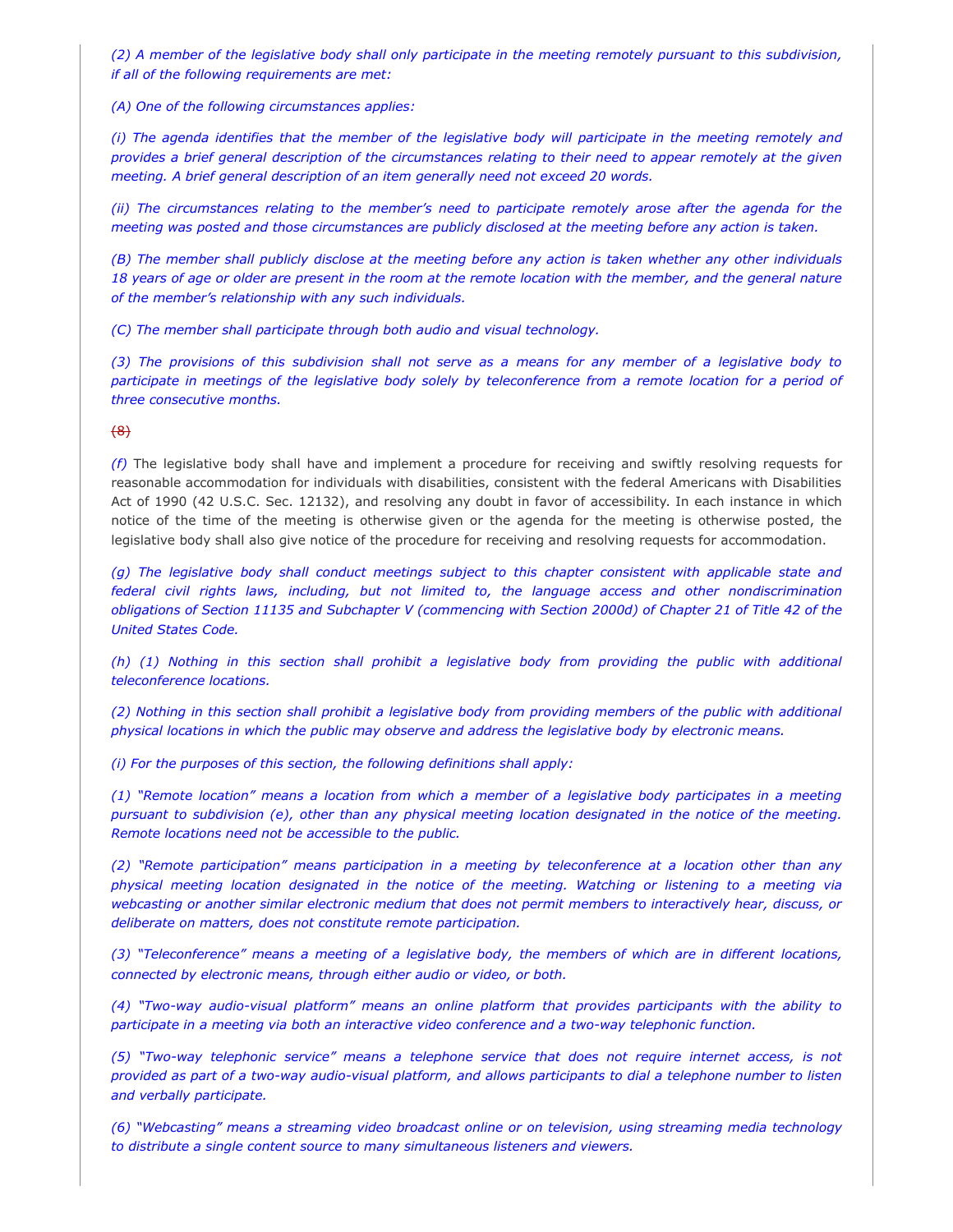$f(f)$ 

*(j)* This section shall become operative January 1, 2024. *2024, shall remain in effect only until January 1, 2028, and as of that date is repealed.*

*SEC. 3. Section 54953 is added to the Government Code, to read:*

54953. (a) All meetings of the legislative body of a local agency shall be open and public, and all persons shall be permitted to attend any meeting of the legislative body of a local agency, except as otherwise provided in this *chapter.*

*(b) (1) Notwithstanding any other provision of law, the legislative body of a local agency may use* teleconferencing for the benefit of the public and the legislative body of a local agency in connection with any *meeting or proceeding authorized by law. The teleconferenced meeting or proceeding shall comply with all* requirements of this chapter and all otherwise applicable provisions of law relating to a specific type of meeting *or proceeding.*

(2) Teleconferencing, as authorized by this section, may be used for all purposes in connection with any meeting *within the subject matter jurisdiction of the legislative body. All votes taken during a teleconferenced meeting shall be by rollcall.*

(3) If the legislative body of a local agency elects to use teleconferencing, it shall post agendas at all *teleconference locations and conduct teleconference meetings in a manner that protects the statutory and* constitutional rights of the parties or the public appearing before the legislative body of a local agency. Each *teleconference location shall be identified in the notice and agenda of the meeting or proceeding, and each teleconference location shall be accessible to the public. During the teleconference, at least a quorum of the* members of the legislative body shall participate from locations within the boundaries of the territory over which *the local agency exercises jurisdiction, except as provided in subdivision (d). The agenda shall provide an* opportunity for members of the public to address the legislative body directly pursuant to Section 54954.3 at *each teleconference location.*

(4) For the purposes of this section, "teleconference" means a meeting of a legislative body, the members of *which are in different locations, connected by electronic means, through either audio or video, or both. Nothing in this section shall prohibit a local agency from providing the public with additional teleconference locations*

*(c) (1) No legislative body shall take action by secret ballot, whether preliminary or final.*

(2) The legislative body of a local agency shall publicly report any action taken and the vote or abstention on *that action of each member present for the action.*

(3) Prior to taking final action, the legislative body shall orally report a summary of a recommendation for a final action on the salaries, salary schedules, or compensation paid in the form of fringe benefits of a local agency executive, as defined in subdivision (d) of Section 3511.1, during the open meeting in which the final action is to be taken. This paragraph shall not affect the public's right under the California Public Records Act (Chapter 3.5 (commencing with Section 6250) of Division 7 of Title 1) to inspect or copy records created or received in the *process of developing the recommendation.*

(d) (1) Notwithstanding the provisions relating to a quorum in paragraph (3) of subdivision (b), if a health *authority conducts a teleconference meeting, members who are outside the jurisdiction of the authority may be counted toward the establishment of a quorum when participating in the teleconference if at least 50 percent of* the number of members that would establish a quorum are present within the boundaries of the territory over *which the authority exercises jurisdiction, and the health authority provides a teleconference number, and* associated access codes, if any, that allows any person to call in to participate in the meeting and the number *and access codes are identified in the notice and agenda of the meeting.*

*(2) Nothing in this subdivision shall be construed as discouraging health authority members from regularly* meeting at a common physical site within the jurisdiction of the authority or from using teleconference locations *within or near the jurisdiction of the authority. A teleconference meeting for which a quorum is established pursuant to this subdivision shall be subject to all other requirements of this section.*

(3) For purposes of this subdivision, a health authority means any entity created pursuant to Sections 14018.7, *14087.31, 14087.35, 14087.36, 14087.38, and 14087.9605 of the Welfare and Institutions Code, any joint* powers authority created pursuant to Article 1 (commencing with Section 6500) of Chapter 5 of Division 7 for the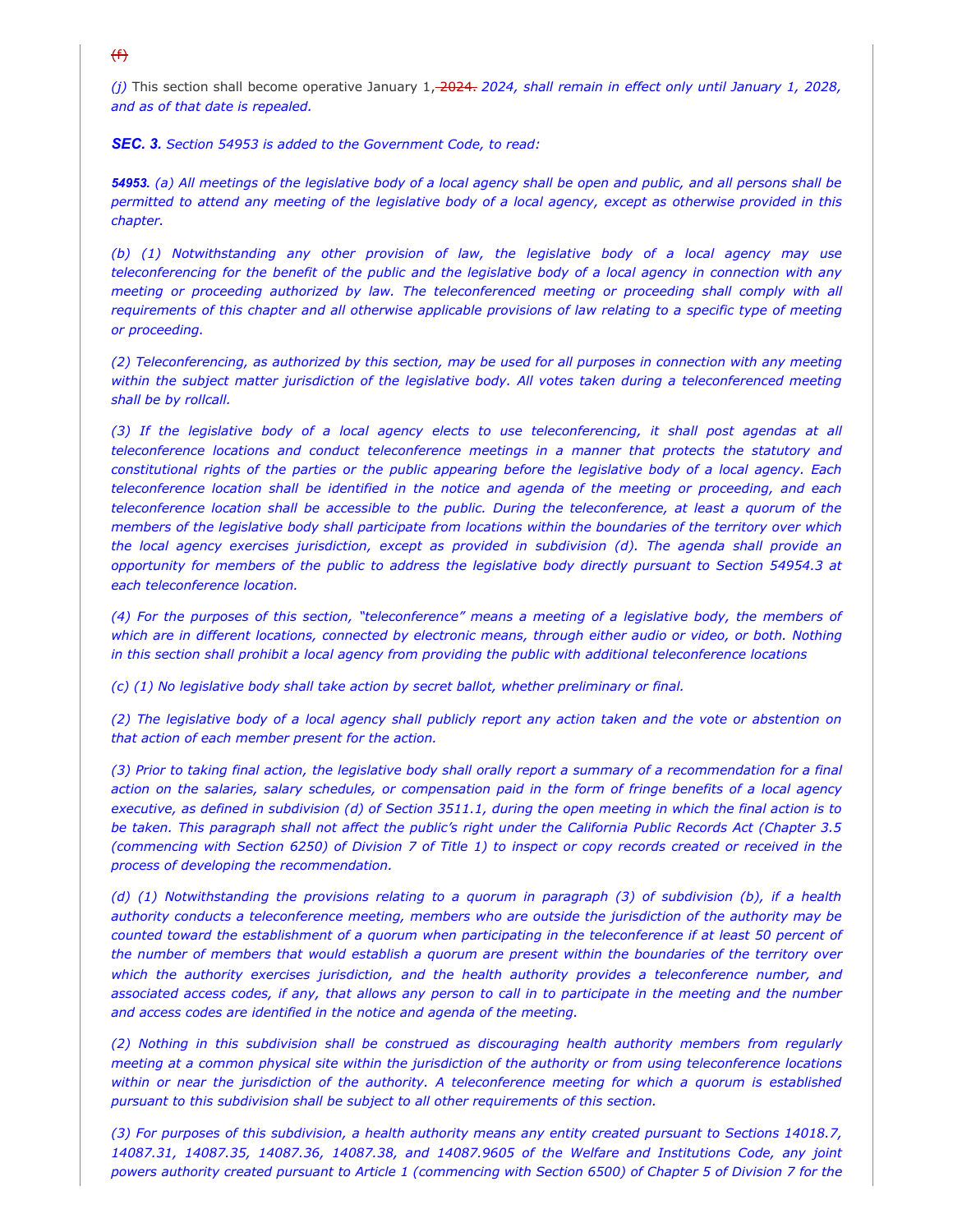*purpose of contracting pursuant to Section 14087.3 of the Welfare and Institutions Code, and any advisory committee to a county-sponsored health plan licensed pursuant to Chapter 2.2 (commencing with Section 1340) of Division 2 of the Health and Safety Code if the advisory committee has 12 or more members.*

#### *(e) This section shall become operative January 1, 2028.*

**SEC. 3.***SEC. 4.* The Legislature finds and declares that Sections 1 and 2 of this act, which amend Section 54953 of the Government Code, impose a limitation on the public's right of access to the meetings of public bodies or the writings of public officials and agencies within the meaning of Section 3 of Article I of the California Constitution. Pursuant to that constitutional provision, the Legislature makes the following findings to demonstrate the interest protected by this limitation and the need for protecting that interest:

By removing the requirement for agendas to be placed at the location of each public official participating in a public meeting remotely, including from the member's private home or hospital room, this act protects the personal, private information of public officials and their families while preserving the public's right to access information concerning the conduct of the people's business.

**SEC. 4.***SEC. 5.* The Legislature finds and declares that Sections 1 and 2 of this act, which amend Section 54953 of the Government Code, further, within the meaning of paragraph (7) of subdivision (b) of Section 3 of Article I of the California Constitution, the purposes of that constitutional section as it relates to the right of public access to the meetings of local public bodies or the writings of local public officials and local agencies. Pursuant to paragraph (7) of subdivision (b) of Section 3 of Article I of the California Constitution, the Legislature makes the following findings:

This act is necessary to ensure minimum standards for public participation and notice requirements allowing for greater public participation in teleconference meetings.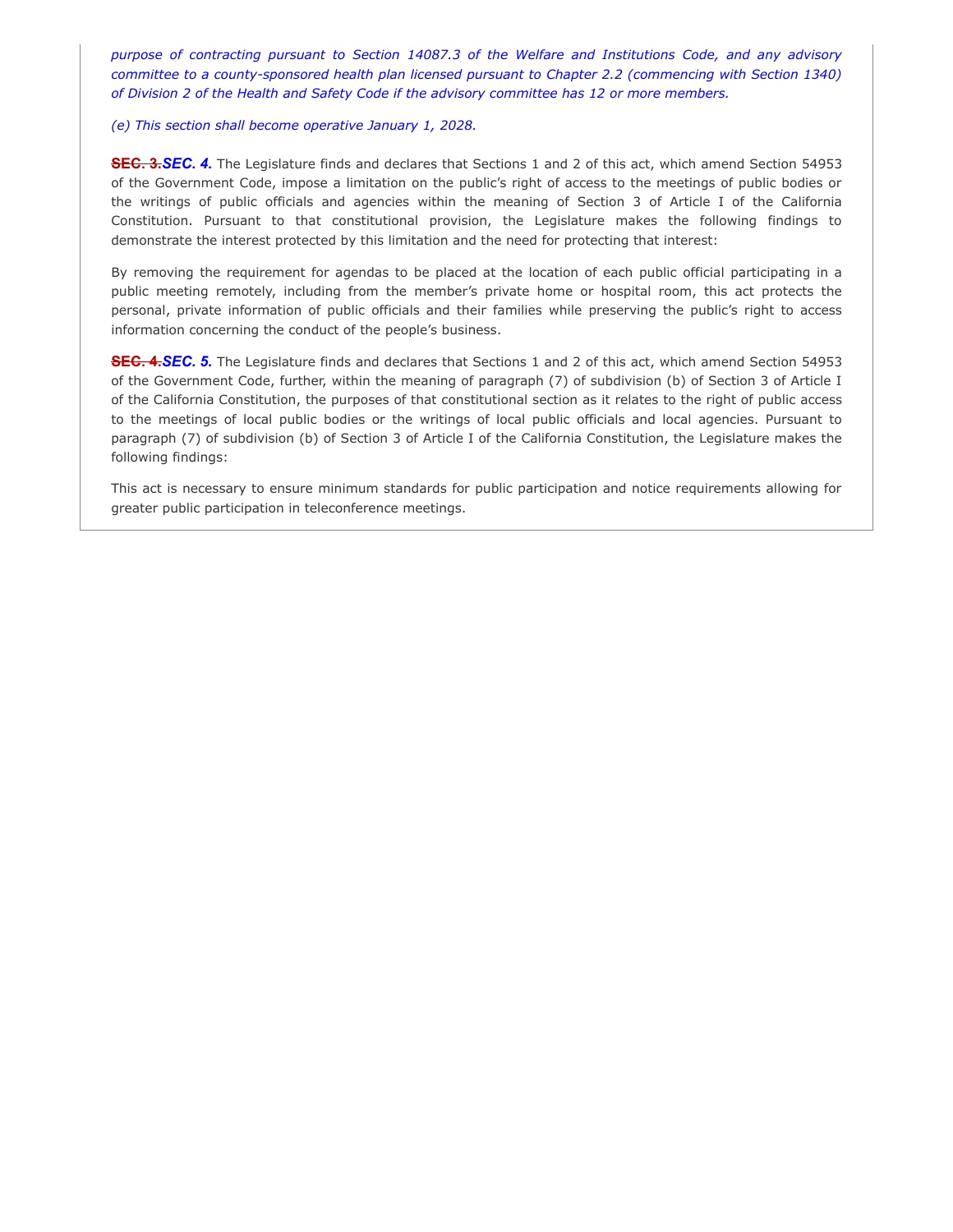# **ATTACHMENT 3**

<span id="page-27-0"></span>

The California Constitution requires local agencies, for the purpose of ensuring public access to the meetings of public bodies and the writings of public officials and agencies, to comply with a statutory enactment that amends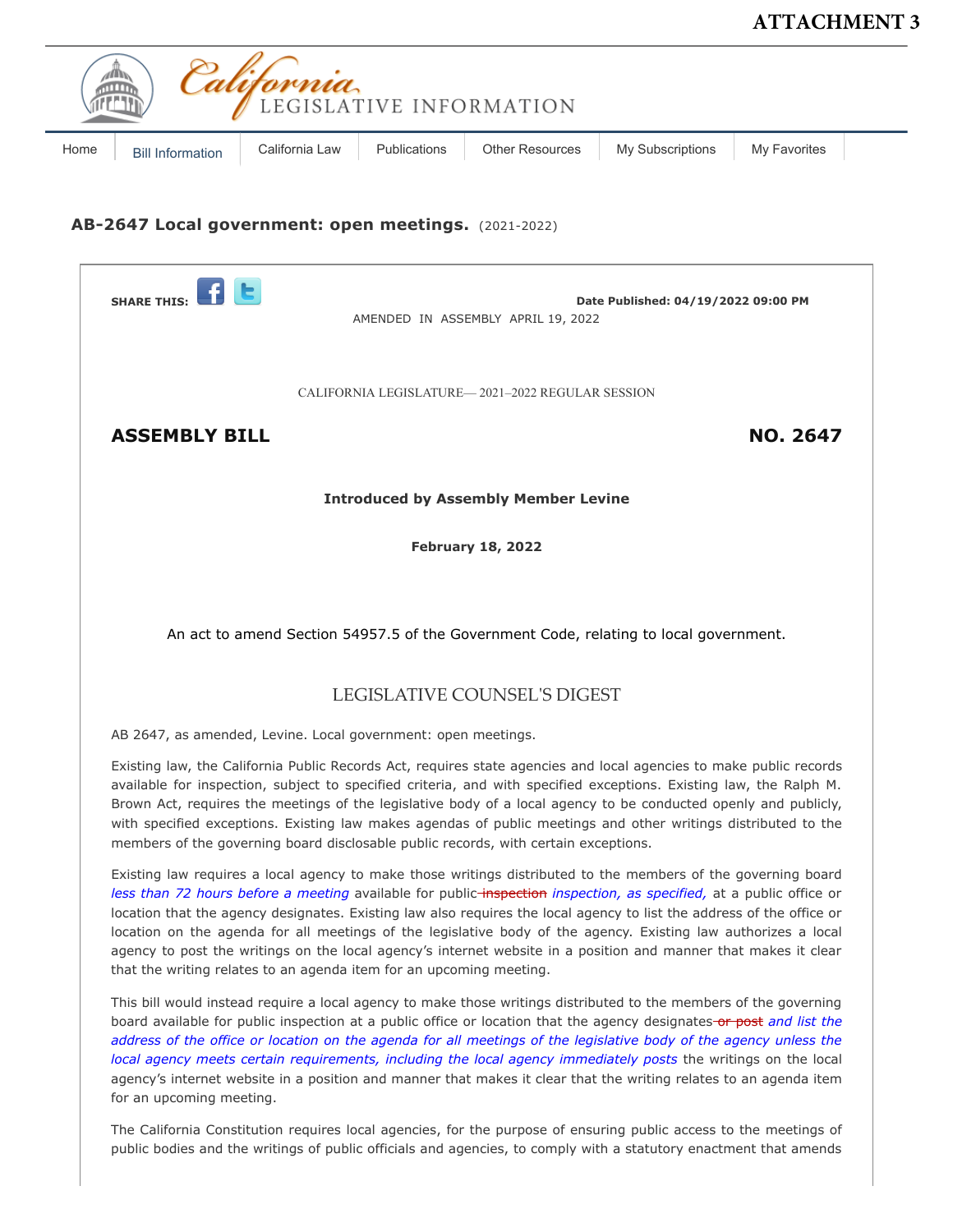or enacts laws relating to public records or open meetings and contains findings demonstrating that the enactment furthers the constitutional requirements relating to this purpose.

This bill would make legislative findings to that effect.

Vote: majority Appropriation: no Fiscal Committee: no Local Program: no

## THE PEOPLE OF THE STATE OF CALIFORNIA DO ENACT AS FOLLOWS:

**SECTION 1.** Section 54957.5 of the Government Code, as amended by Section 208 of Chapter 615 of the Statutes of 2021, is amended to read:

**54957.5.** (a) Notwithstanding Section 7922.000 or any other law, agendas *Agendas* of public meetings and any other writings, when distributed to all, or a majority of all, of the members of a legislative body of a local agency by any person in connection with a matter subject to discussion or consideration at an open meeting of the body, are disclosable public records under the California Public Records Act (Division 10 (commencing with Section 7920.000) of Title 1), and shall be made available upon request without delay. *pursuant to subdivision (b).* However, this section shall not-include any writing exempt from public disclosure under Section 7924.100, 7924.105, 7924.110, 7924.510, 7924.700, 7926.205, 7927.410, 7927.605, 7928.300, or 7928.710, or any provision listed in Section 7920.505. *apply to a writing, or portion thereof, that is exempt from public disclosure.*

(b) (1) If a writing that is a public record under subdivision (a), and that relates related to an agenda item for an open session of a regular meeting of the legislative body of a local agency, agency and is distributed to all, or a *majority of all, of the members of a legislative body of a local agency by a person in connection with a matter* subject to discussion or consideration at an open meeting of the body less than 72 hours-prior to before that meeting, the writing shall be made available for public inspection pursuant to paragraph (2) at the time the writing is distributed to all, or a majority of all, of the members of the body.

(2) (A) Except as provided in subparagraph (B), a local agency shall comply with both of the following requirements:

(i) A local agency shall make any writing described in paragraph (1) available for public inspection at a public office or location that the agency shall designate for this purpose.

(ii) Each *A* local agency shall list the address of this *the* office or location *designated pursuant to clause (i)* on the agendas for all meetings of the legislative body of that agency.

(B) A local agency shall not be required to comply with *the* requirements of subparagraph (A) if both *all* of the following requirements are met:

(i) The local agency shall post *immediately posts* any writing described in paragraph (1) on the local agency's internet website in a position and manner that makes it clear that the writing relates to an agenda item for an upcoming meeting.

(ii) The local agency shall list *lists* the web address of the local agency's internet website on the agendas for all meetings of the legislative body of that agency.

### *(iii) The local agency makes physical copies available for public inspection, beginning the next regular business hours for the local agency, at a public office or location that the agency shall designate for this purpose.*

(c) Writings that are public records-under subdivision (a) described in subdivision (b) and that are distributed during a public meeting shall be made available for public inspection at the meeting if prepared by the local agency or a member of its legislative body, or after the meeting if prepared by some other person. These writings shall be made available in appropriate alternative formats upon request by a person with a disability, as required by Section 202 of the Americans with Disabilities Act of 1990 (42 U.S.C. Sec. 12132), and the federal rules and regulations adopted in implementation thereof.

(d) This chapter shall not be construed to prevent the legislative body of a local agency from charging a fee or deposit for a copy of a public record pursuant to Section 7922.530, except that a surcharge shall not be imposed on persons with disabilities in violation of Section 202 of the Americans with Disabilities Act of 1990 (42 U.S.C. Sec. 12132), and the federal rules and regulations adopted in implementation thereof.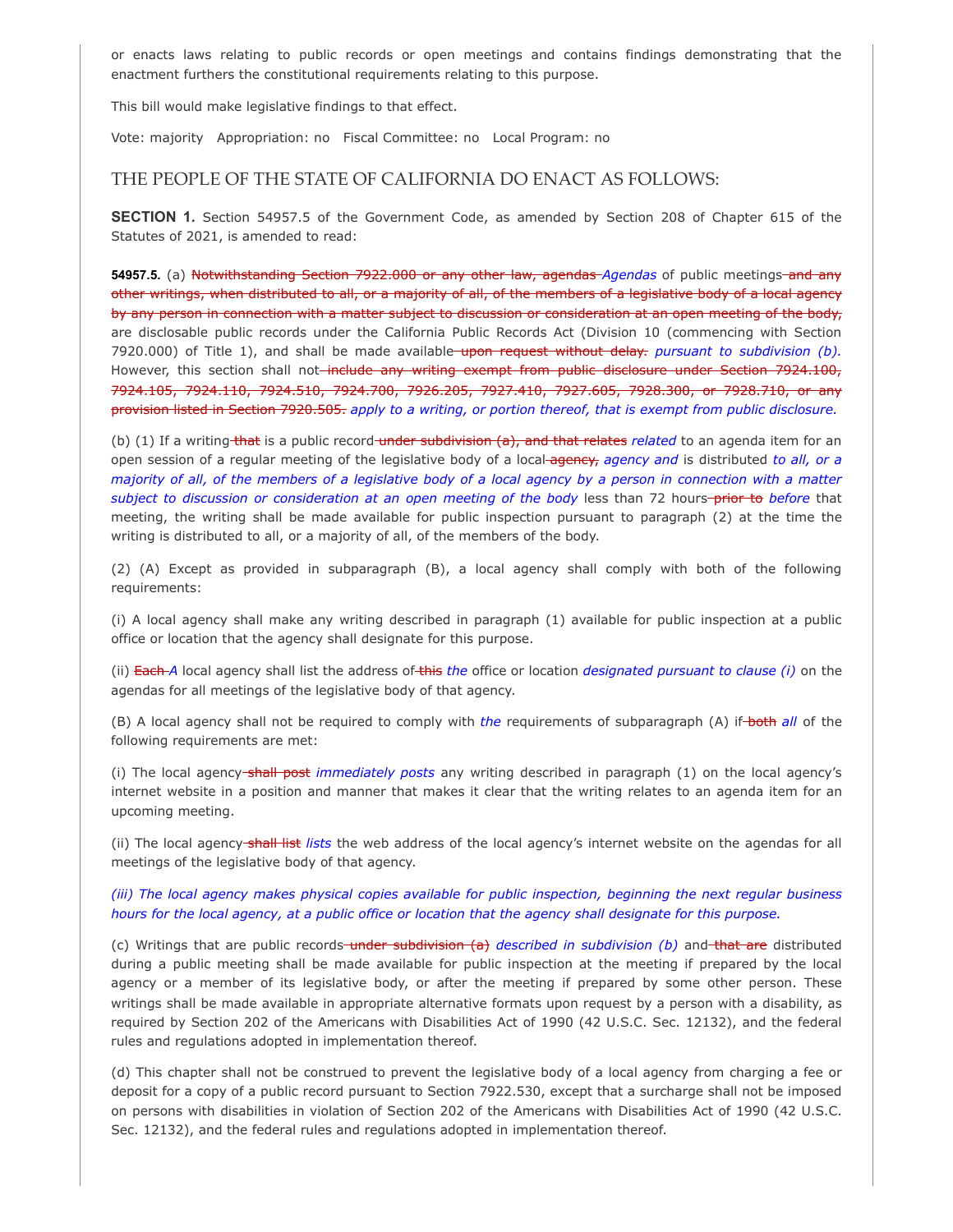(e) This section shall not be construed to limit or delay the public's right to inspect or obtain a copy of any record required to be disclosed under the requirements of the California Public Records Act (Division 10 (commencing with Section 7920.000) of Title 1).This *1), including, but not limited to, the ability of the public to inspect public records pursuant to Section 7922.525 and obtain copies of public records pursuant to either subdivision (b) of Section 7922.530 or Section 7922.535. This* chapter shall not be construed to require a legislative body of a local agency to place any paid advertisement or any other paid notice in any publication.

**SEC. 2.** The Legislature finds and declares that Section 1 of this act, which amends Section 54957.5 of the Government Code, furthers, within the meaning of paragraph (7) of subdivision (b) of Section 3 of Article I of the California Constitution, the purposes of that constitutional section as it relates to the right of public access to the meetings of local public bodies or the writings of local public officials and local agencies. Pursuant to paragraph (7) of subdivision (b) of Section 3 of Article I of the California Constitution, the Legislature makes the following findings:

Because this act would authorize local agencies to make public documents available by posting the public documents on the local agency's internet website, thus making the public documents available by local agencies more quickly and cost effectively, this act furthers the purpose of Section 3 of Article I of the California Constitution.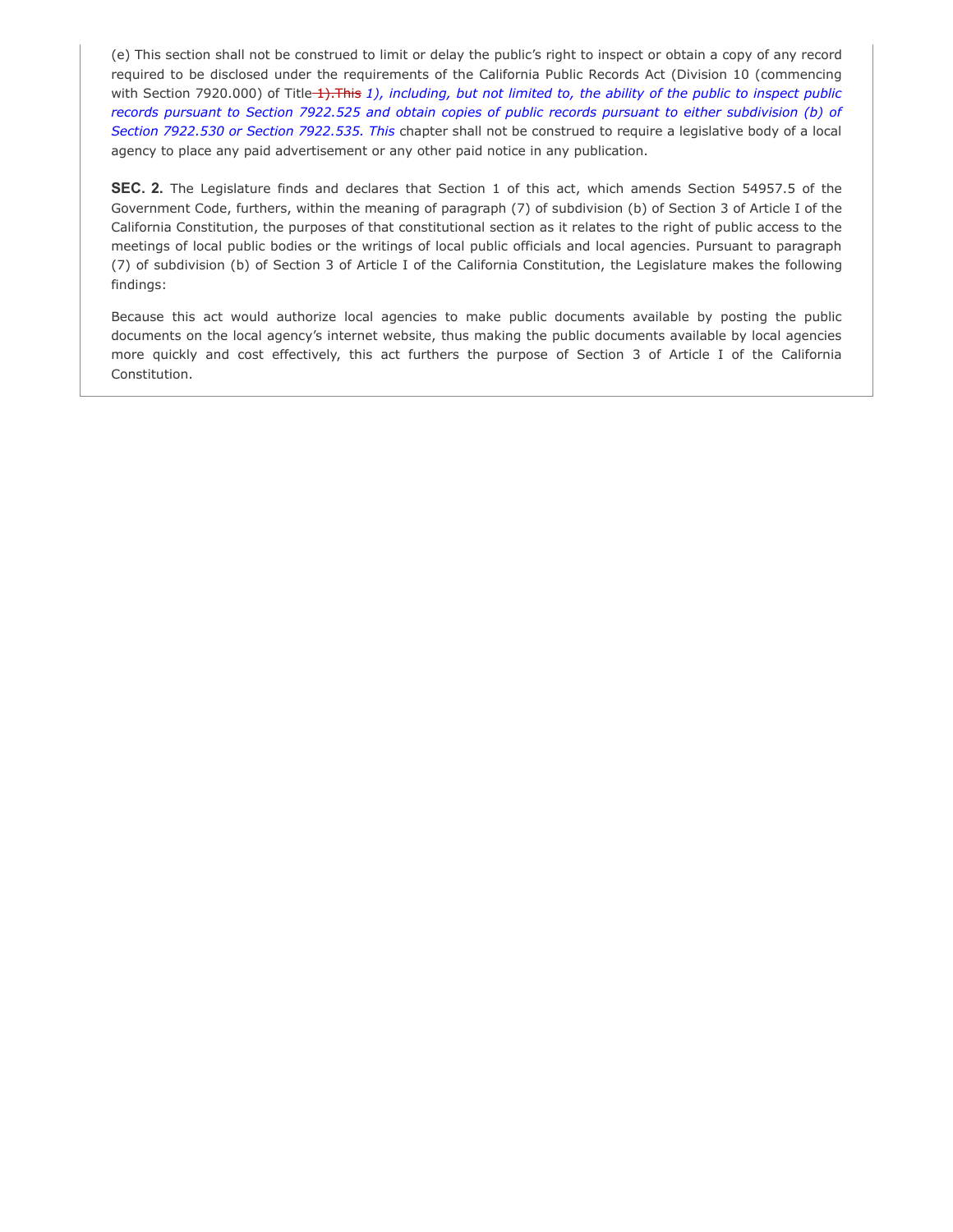# **ATTACHMENT 4**

<span id="page-30-0"></span>

## **SB-1449 Office of Planning and Research: grant program: annexation of unincorporated areas.** (2021-2022)



**65040.16.** (a) For purposes of this section, the following definitions apply:

(1) "City" means any incorporated chartered or general law city, including any city the name of which includes the word "town."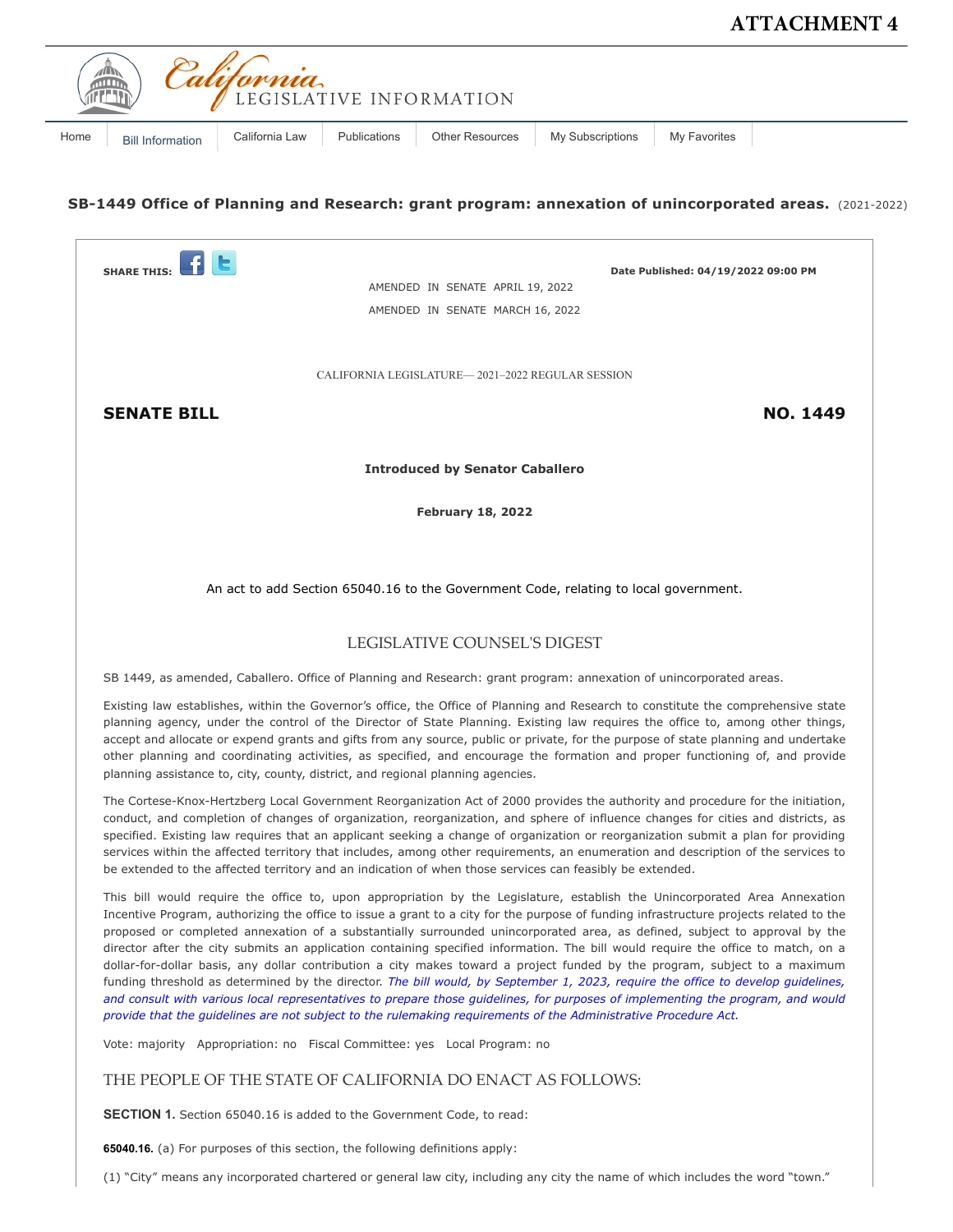(2) "Director" refers to the Director of State Planning and Research.

(3) "Fully surrounded" means the entire perimeter of the unincorporated area adjoins, or is separated only by an improved public right-of-way from, parcels that are developed with qualified urban uses.

(4) "Program" refers to the Unincorporated Area Annexation Incentive Program.

(5) "Qualified urban use" means any residential, commercial, public institutional, transit or transportation passenger facility, or retail use, or any combination of those uses.

(6) "Substantially surrounded" means at least 75 percent of the perimeter of the unincorporated area adjoins, or is separated only by an improved public right-of-way from, parcels that are developed with qualified urban uses.

(7) "Unincorporated area" means inhabited territory, as defined by Section 56046, that is not part of a city or that a city has annexed according to the process described in the Cortese-Knox-Hertzberg Local Government Reorganization Act of 2000 (Division 3 (commencing with Section 56000) of Title 5).

(b) The Office of Planning and Research shall establish, upon appropriation by the Legislature, the Unincorporated Area Annexation Incentive Program.

(c) Pursuant to the program, the office may issue, subject to approval by the director, a grant to a city for the purpose of funding projects related to the proposed or completed annexation of an unincorporated area into the city.

(1) The director shall not issue a grant to a project unless that project is related to the annexation of a substantially surrounded unincorporated area.

(2)The director shall prioritize the issuance of grants to projects related to the annexation of fully surrounded unincorporated areas.

(3)The director shall prioritize the issuance of grants that fund projects related to public health and safety infrastructure.

#### $(4)$

*(2)* The director may issue grants that fund projects related to municipal infrastructure including, but not limited to, roads, street lighting, sidewalks, curbs, gutters, storm water *stormwater* management infrastructure, parks, and greenways.

(3) The director shall prioritize the issuance of grants to applications to fund projects related to any of the following:

*(A) Annexation of fully surrounded unincorporated areas.*

*(B) Annexations that would result in the improvement of public health and safety infrastructure.*

*(C) Annexation of disadvantaged unincorporated communities, as defined in Section 56033.5.*

(d) The director shall require a city to submit an application to the office in order to participate in the program. The application shall include, but not be limited to, all of the following:

(1) A description of the unincorporated area and the population that resides in the unincorporated area.

(2) A statement on the infrastructure that the project proposes to construct or improve, including the estimated capital cost of the infrastructure and the timeline for the development of the infrastructure.

(3) A funding plan, including estimated funds from the program, for the costs and ongoing maintenance of the infrastructure.

(e) A project funded by the program shall not receive funding pursuant to this section that exceeds a maximum threshold determined by the director.

(f) Any dollar contribution a city makes toward a project funded by the program shall be matched by the office on a dollar-fordollar basis. Matching funds from the office shall be subject to the maximum threshold determined pursuant to subdivision (e).

(q) (1) The office shall develop quidelines for purposes of implementing the program no later than September 1, 2023. In *preparing the guidelines, the office shall consult with representatives of all of the following:*

*(A) Local agency formation commissions.*

*(B) Counties.*

*(C) Cities.*

*(D) Residents of disadvantaged unincorporated communities, as defined in Section 56033.5.*

(2) The guidelines developed pursuant to paragraph (1) shall not be subject to the requirements of Chapter 3.5 (commencing *with Section 11340) of Part 1 of Division 3 of Title 2.*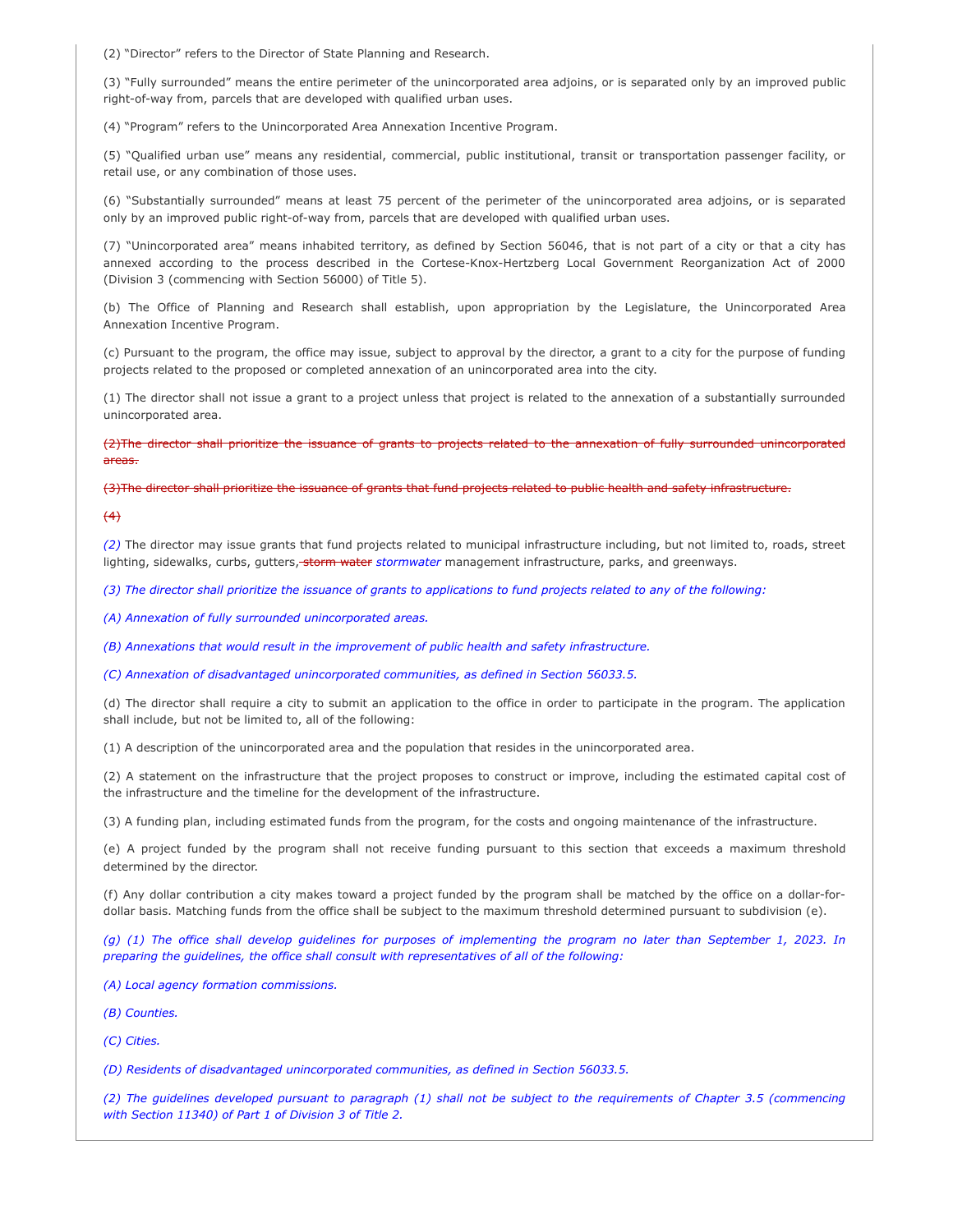# **EXHIBIT A**



2677 North Main Street **|** Suite 1050 Santa Ana, CA 92705 **Phone:** 714.640.5100 **| Fax:** 714.640.5139

#### **REGULAR MEMBERS**

**CHAIR Douglass Davert**  Special District Member

VICE CHAIR **Donald P. Wagner** County Member

IMMEDIATE PAST CHAIR **Derek J. McGregor** Public Member

**Lisa Bartlett** County Member

**Wendy Bucknum** City Member

**James Fisler** Special District Member

**Mike Posey** City Member

#### **ALTERNATES**

**Andrew Do** County Member

**Kathryn Freshley** Special District Member

**Peggy Huang** City Member

**Lou Penrose** Public Member

## **STAFF**

**Carolyn Emery** Executive Officer

**Scott Smith** General Counsel June 8, 2022

Assemblymember Marc Levine California State Assembly 1021 O Street, Suite 5240 Sacramento, CA 95814

RE: *Support* – AB 2647 (Levine): Local Government: Opening Meetings

Dear Assemblymember Levine:

The Orange County Local Agency Formation Commission (OC LAFCO) is pleased to support Assembly Bill 2647. If enacted, this bill allows writings that have been distributed to members of a legislative body of a local agency less than 72 hours before an opening meeting to be posted online to satisfy specified requirements of the Ralph M. Brown Act (Brown Act).

Specifically, AB 2647 would require local agencies to make any writings distributed to the members of a legislative body to also make those writings available for public inspection at the time the writing is distributed to the members at a location designated by the local agency. The bill also calls for the local agency to list the address of the designated location in the agendas for all meetings of the legislative body of that agency.

In an effort to create more public transparency, OC LAFCO, through its current procedures, makes available for public inspection any writings that is a public record related to a Commission's agenda item for regular session through the distribution of copies of the writings during the regular session, posting of the writings on the agency's website, and the availability of physical copies of the writings at the OC LAFCO offices. AB 2647 aligns with OC LAFCO's current practice for this subject area and would also clarify that physical copies shall be made available for public inspection beginning the next regular business hours for the local agency at the location designated by the agency.

OC LAFCO appreciates your initiative to further encourage the transparency and efficiency of local agencies and authoring of this key legislation.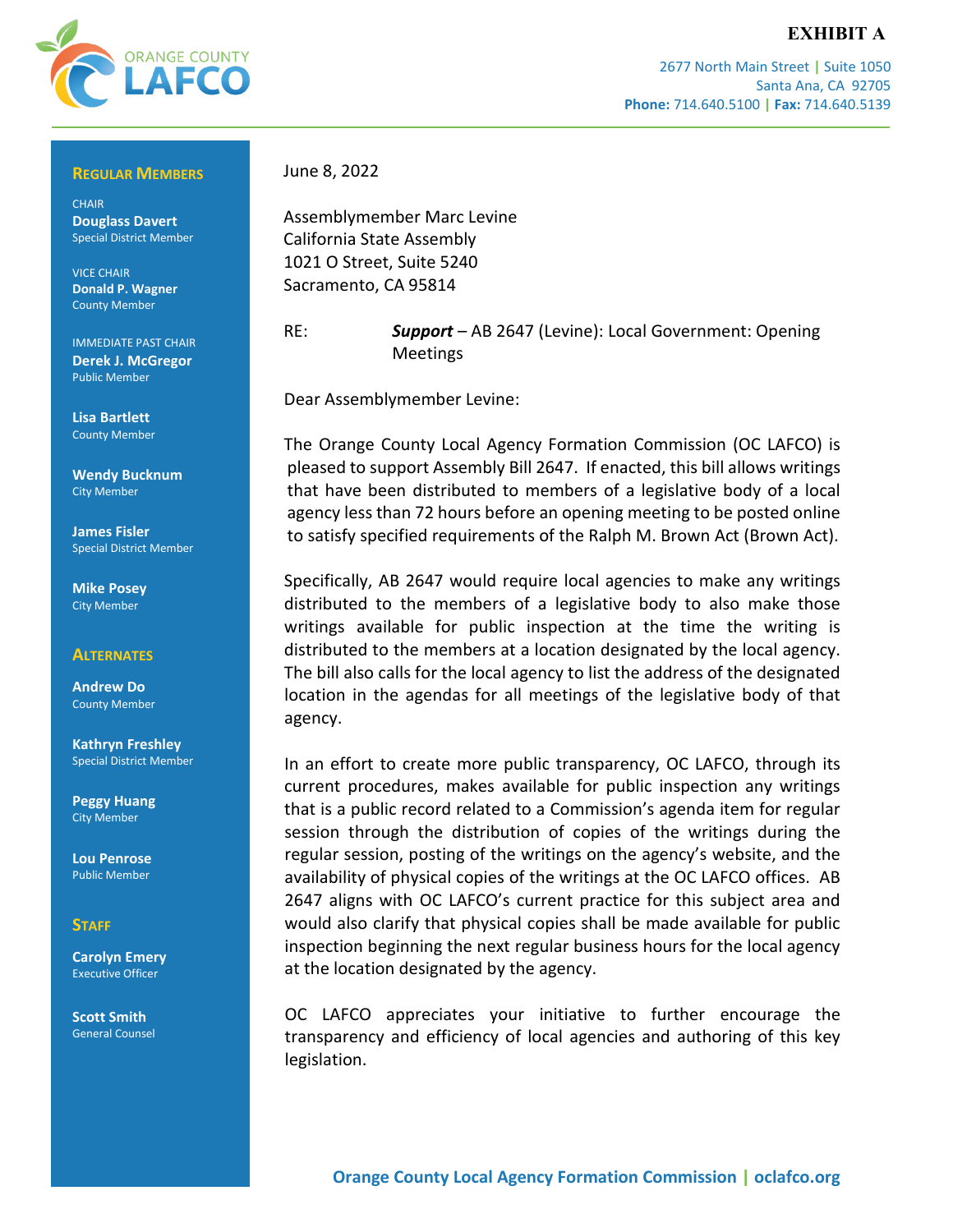Respectfully,

Douglass Davert Chair

cc: Rene LaRoche, Executive Director, CALAFCO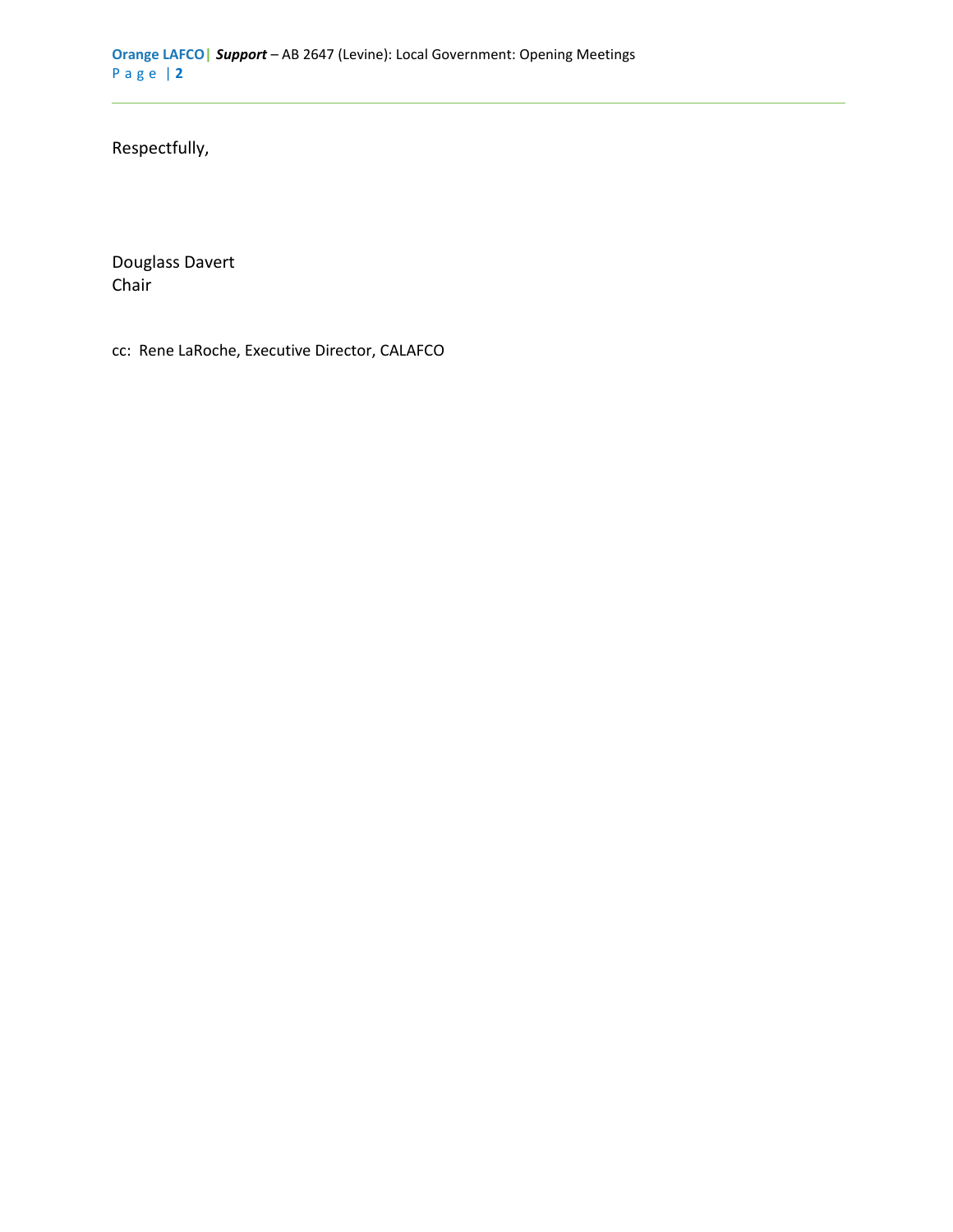# **EXHIBIT B**

Santa Ana, CA 92705

2677 North Main Street **|** Suite 1050

**Phone:** 714.640.5100 **| Fax:** 714.640.5139



#### **REGULAR MEMBERS**

**CHAIR Douglass Davert**  Special District Member

VICE CHAIR **Donald P. Wagner** County Member

IMMEDIATE PAST CHAIR **Derek J. McGregor** Public Member

**Lisa Bartlett** County Member

**Wendy Bucknum** City Member

**James Fisler** Special District Member

**Mike Posey** City Member

#### **ALTERNATES**

**Andrew Do** County Member

**Kathryn Freshley** Special District Member

**Peggy Huang** City Member

**Lou Penrose** Public Member

### **STAFF**

**Carolyn Emery** Executive Officer

**Scott Smith** General Counsel June 8, 2022

Senator Anna Caballero California State Senate 1021 O Street, Suite 7620 Sacramento, CA 95814

RE: *Support* **–** SB 1449 (Caballero): Grant program: Annexation of Unincorporated Areas

Dear Senator Caballero:

The Orange County Local Agency Formation Commission (OC LAFCO) is pleased to support Senate Bill 1449. This bill would create a grant program under the Governor's Office of Planning and Research for the purpose of improving the infrastructure in existing unincorporated communities that are substantially surrounded by a city or those that have been recently annexed into a city.

Counties and special districts are responsible for municipal services and the infrastructure in unincorporated communities. Significant infrastructure disparities can exist in some communities depending on how the area was originally developed, competing needs for limited general fund dollars, and a lack of financing tools to support the infrastructure other than what can be funded through fees and assessments. In many cases, annexation into a nearby city may be the best option for providing a higher level of services and infrastructure, but needed improvements can be costly. The grant program proposed by SB 1449 would assist with these costs.

For over 20 years, OC LAFCO has worked collaboratively with multiple cities and the County of Orange in an effort to enhance the delivery of municipal services within unincorporated communities. This joint effort has resulted in the successful annexation of over 50 unincorporated areas to adjacent cities and more efficient service delivery to residents. However, many of the unincorporated areas within Orange County include built out residential communities and annexation costs may be challenging for cities due to needed infrastructure improvements and limited revenue opportunities within the areas to offset the costs. The grant program proposed through SB 1449 provides an additional tool for the annexation process and important opportunities, such as infrastructure improvements, within our unincorporated areas.